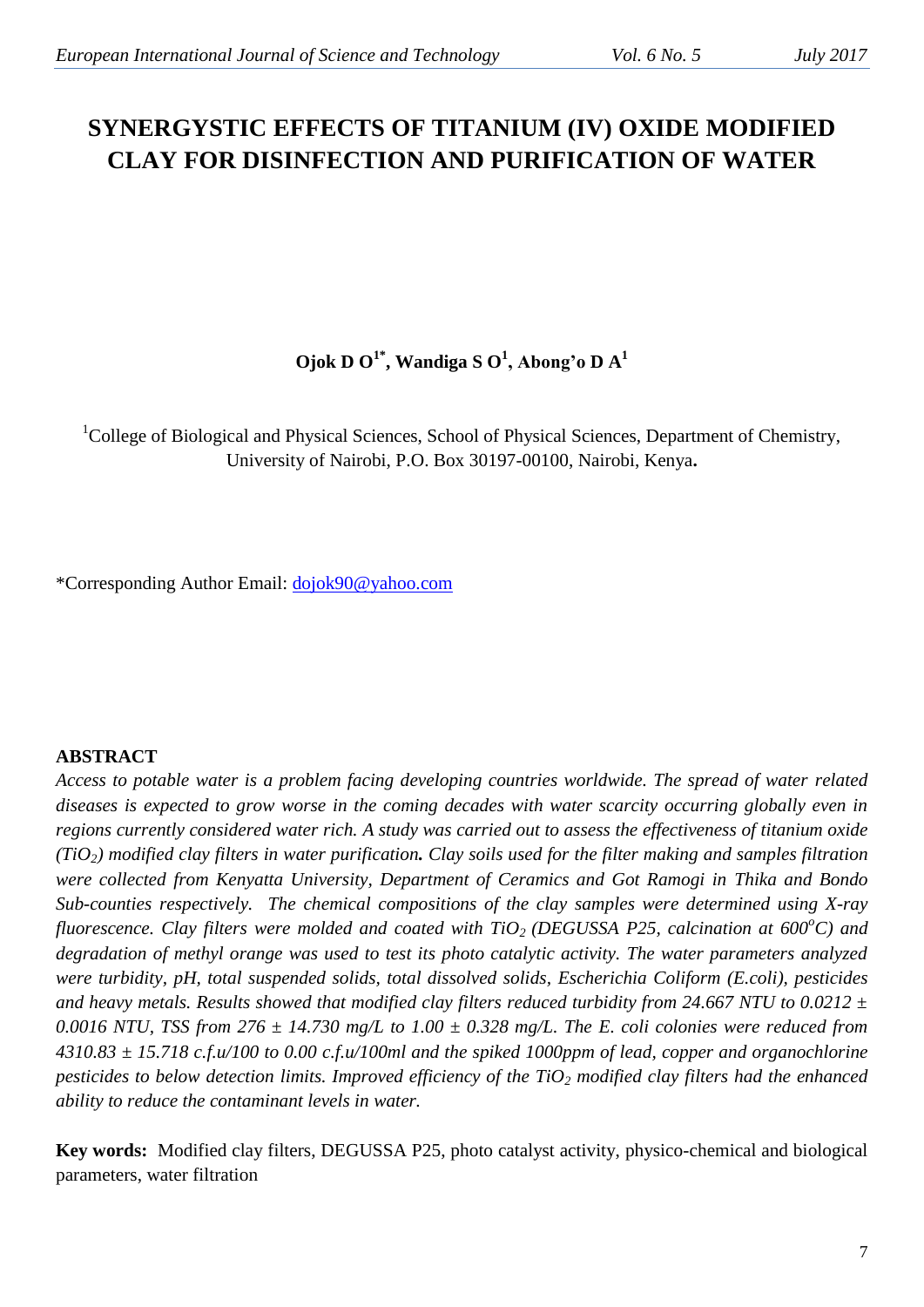# **1. INTRODUCTION.**

Many problems associated with lack of clean, fresh water are well known worldwide [1]. Report from WHO show that close to 1.8 billion people lack access to quality drinking water, while 2.6 billion have little or no sanitation [1]. Montgomery and Elimelech reported that 3,900 children die daily from water borne diseases [1].

Lima *et al* (2000) and Behrman *et al* (2004) reported that the leading causes of health disability are intestinal parasitic infections and diarrhoea causing water borne bacteria and enteric viruses [2; 3]. According to WHO (2004) estimate, around 4.0% of the global deaths and around 5.7% of the global diseases are caused by inadequate water, poor sanitation and hygiene, while around 4.2% of the disability adjusted years worldwide is attributed to other water-related diseases such as ascariasis and schistosomiasis. In addition, many countries especially in Africa experience the highest water disparities with over 50% of the water resources concentrated within a single basin [4].

By 1995, already 10 African countries including Kenya, Algeria, Burundi, Cape Verde, Djibouti, Egypt, Libya, Malawi, Rwanda and Tunisia experienced water scarcity. According to report from the UN, the situation is expected to worsen by 2025 [4]. It is now evident that sickness related to drinking contaminated water is one of the leading courses of human mortality and morbidity [5]. At the moment, about 75% of Africa's water resources come from ground water, whereas the surface and rain water constitute 25%. The greatest challenge is that, most of the water resources are heavily contaminated by high load of sediments, chemicals and microbiological pollutants.

Sobsey, 2002 in a paper presented at the UN meeting, in Geneva, on water management at home, observed that it would take decades before effectively treated conventional piped water system was connected to most households. He went ahead to suggest that people must collect water from the source and organise for its treatment at the consumption point [6]. The shortfall in the service provision has been addressed in the recently UN Passed sustainable Development goals (SDG, 2015) and the concluded Millennium Development Goals, which aim to reduce the percentage of people who cannot access safe water by 2015 [7]. Cases of waterborne diseases caused by drinking unsafe water are very high among the poor in developing countries. The most affected are the children, the elderly and immuno-compromised individuals, whose immunities cannot resist waterborne infectious diseases [8].

The data available from the International agencies [9], and local research activities [10], show that African water resources have elevated levels of microbiological pathogens like bacteria, viruses, protozoa as well as chemical contaminants such as pesticides, heavy metals and persistent organic pollutants among others [11]. Kenya is one of the African countries grossly affected by water quality and scarcity challenges [12]. Currently, the country is categorized as chronically water scarce with water supply of less than  $647m<sup>3</sup>$  / persons per year, compared to global benchmark of  $1000m<sup>3</sup>$  / person per year. Statistics projects a drop to 235m<sup>3</sup> / person per year in Kenya by 2025 [12]. Singh and Bengtson 2005 predicted an increase in demand which will be driven by the increased population growth [13]. They observed that the population increase is likely to put more stress on the existing water sources [13]. The challenges facing water quality and water quantity are great and of equal measure. Out of total Kenyan population of 40 million [14], urban population constitute 32.3%, whereas 67.7% constitute rural population. Kenya CBS (2009) went further to report that only 13.4% and 38.4% of the rural and urban populations respectively are using piped water More than 86% of the rural communities have no access to clean water [15].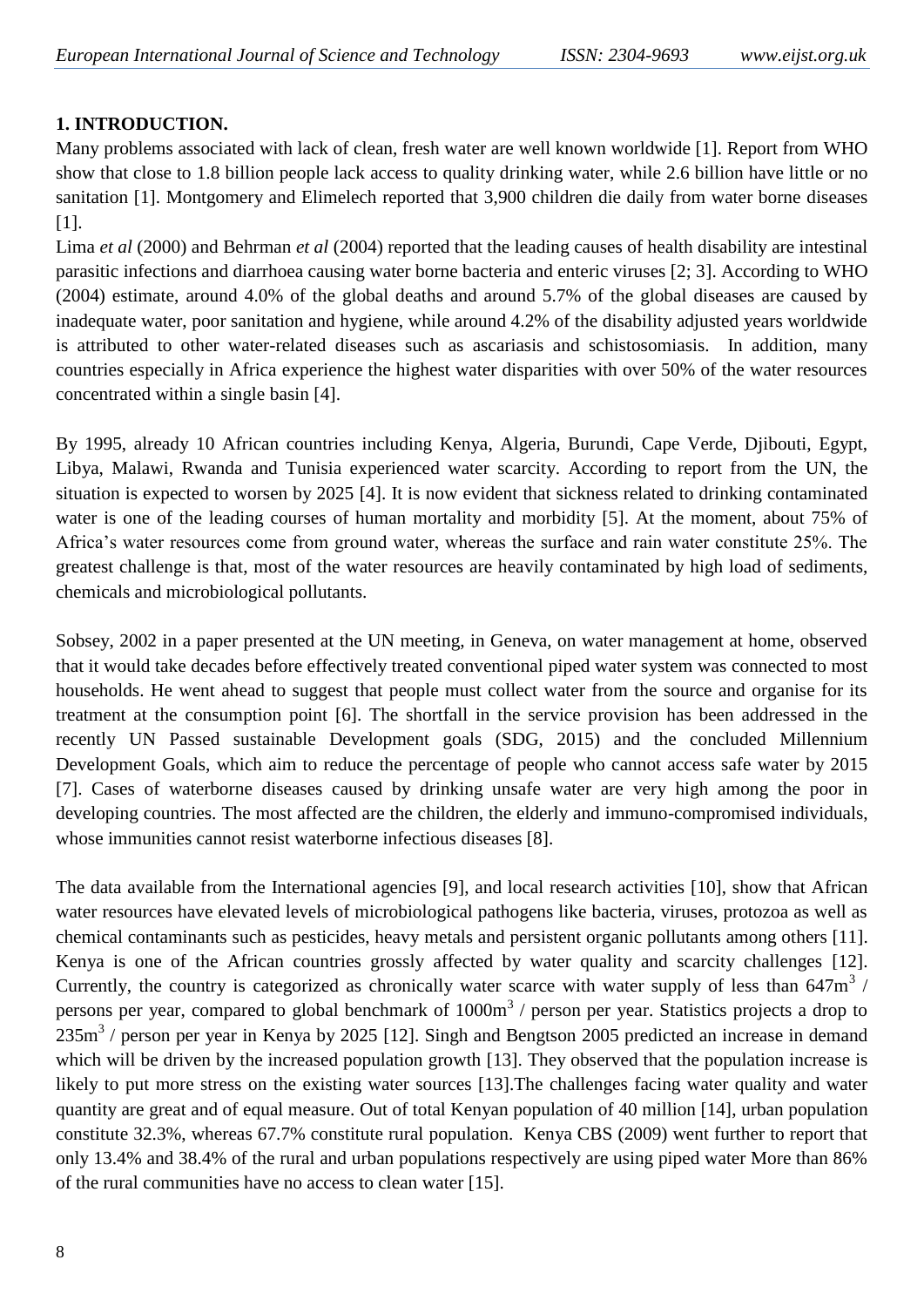## **MATERIALS AND METHODS**

#### *Materials*

UV Spectrophotometer model Shimadzu – Pharmaspec UV 1700, pH meter model IQ Scientific Inc. Turbidity meter (LaMotte Tc-3000), Furnace model (ELSKLO DESNA J.V, Type LNT-20. Serial No. 30), Atomic Absorption Spectroscopic (SpectrAA. 10. Labtec), Gas Chromatograph/Mass Spectrometry (VARIAN CP 3800 ) Solid Phase Extraction cartridges from Superlco Analytical™, Whatman filters paper No. 1, 3M microfilm test kits, Magnetic stirrer, 100ml Pyrex beakers, sampler vials and paster pipettes were used.

*Chemicals.* TiO<sub>2</sub> powder used was DEGUSSA P25, triple distilled water, lead nitrate Pb (NO<sub>3</sub>)<sub>2</sub> of 99.5% purity, copper powder and nitric acid  $(HNO<sub>3</sub>)$  analar grade of 97% purity, a mixture of 17 organochlorine pesticides (OCP) and HPLC grade, hexane HPLC grade 99.7% purity from Sigma Aldrich, (Germany) Dichloromethane (DCM) HP grade 99.7% purity from RFCL India and methanol HPLC grade 99.7% purity from RFCL India

#### **2.1. Soil collection and characterization.**

The soil samples used for filter making were obtained from Got Ramogi in Usigu location, Bondo Subcounty and from the Ceramic department at Kenyatta University. Soil samples (0-15 cm plough layers) were collected from five different points in Got Ramogi area, combined to make composite sample. The five sampling points were randomly selected within sampling site. A soil core was dug using hoe and scooped using a spade down to the depth of 15cm from the five different locations within the site and approximately 500 g of the scooped core taken. The cores were thoroughly mixed to give a composite sample. Triplicate samples of approximately 500 g were taken from the composite sample. Each sample was wrapped in a sterilized aluminium foil, labelled and placed in black plastic bag before transferring to a labelled selfsealing polythene bag and each placed in a plastic container with lid and stored temporarily in polyurethane cool-boxes prior to transportation to the laboratory for analysis and further storage. In the laboratory, samples were taken for characterization while the rest were stored at  $\leq$  -19 °C and analysed within 7 days. Soil types, for making filters, were taken to the department of Mines and Geology (Ministry of Mining), Nairobi for XRF analysis.

## **2.3. Filter making**

## *23.1 Clay processing*

Got Ramogi soil is known to produce soil which is suitable for clay moulding. The soil from Kenyatta University was used by the department of ceramics to make various types of earthen wares. The collected clays were first dried under shade for one week, before being homogenized using a pestle and mortar. The soil samples were sieved using a 600µm mesh size sieve. Hagan *et al,* 2009 in his findings, pointed out that the particle size should not be emphasised as long as the soil to be used in filter making, is in powder form.

#### **2.3.2Saw dust processing**

Saw dust was collected from Industrial Area in Nairobi County, dried at the roof top under sun in the Department of Chemistry, University of Nairobi, for 3 days and then sieved with a sieve of mesh size of 600µm. Dies, 2003 observed that the size of the combustible material influences the final pore size in the ceramic filter. Large particle size of the combustible makes the filter to become too porous and fragile.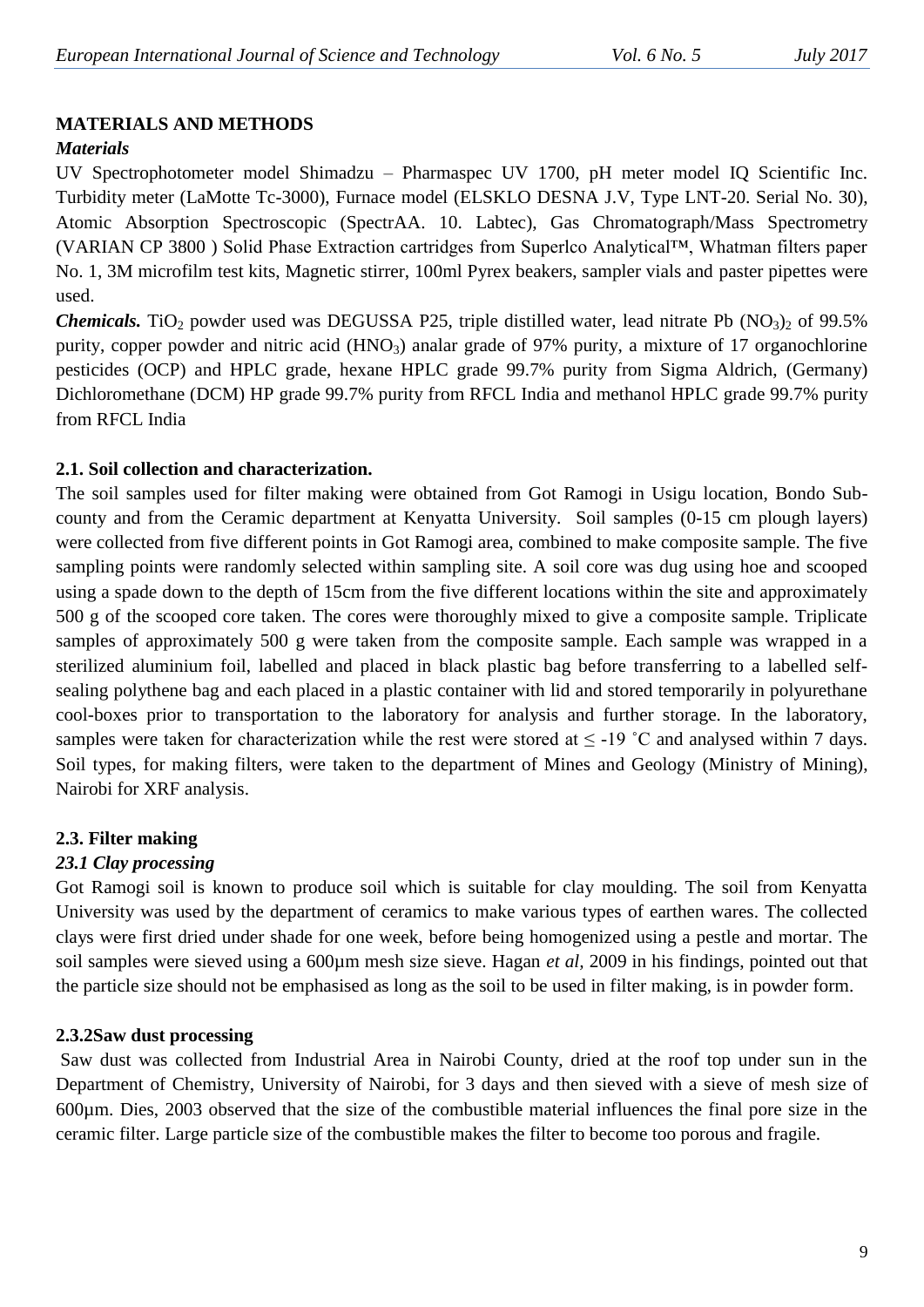## *2.3.3 Clay- saw dust mixing*

Different percentage weight ratios of clay to saw dust (samples) were used to obtain the optimum percentage weight ratio for use. The ratios used were; 50: 50, 55: 45, 60: 40 and 65: 35. Dry mixing was thoroughly done for 30 min before water was added .This was to ensure that saw dust and clay were uniformly mixed. After addition of water, the mixture was properly kneaded then wedged to remove air which might have been lodged between the clay particles. Each of the samples was then divided into six equal pieces and the weight of each piece was measured.

## *2.3.4 Filters making*

Filters were made on the potter's wheel under the guidance of a ceramic technician at Kenyatta University. 50: 50 and 55: 45, clay to saw dust percentage ratios were moulded with difficulty on the potter's wheel, since the two clays had lost most of their plasticity due to the presence of high percentage of sawdust in the mixtures. All sets of the clay filters were made in triplicates.

Clay filters were labelled while, still wet as GR1, GR2 and GR3 for natural clay filters, while TGR1, TGR2 and TGR3 for modified clay filters made of clay from Got Ramogi (GR). KN1, KN2 KN3 were labels for natural clay filters while TKN1, TKN2 and TKN3 were for the filters made from clay from Kenyatta University (KN).

## *2.3.5 Filters drying and kilning*

The twelve filters were air dried for 6 days in the shade, weights were measured. Filters were kilned at 850 ° C for 5 hours in a furnace (model ELSKLO DESNA J.V. Type LNT-20, Serial no. 30) at Ceramic department, Kenyatta University. After the kilning, the filters were soaked in 10 litres of distilled water for 16 hours to remove air and ash that were lodged in the pore spaces.

## *2.3.6 Flow rate testing*

The filters were filled with water then placed on top of 1 litre Pyrex beakers into which water drained. All the water was allowed to drain into the beaker through the filter pores. The time which water took to drain into the beaker was recorded. The amount of water collected in the beaker was measured using a measuring cylinder then expressed to one hour.

# *2.3.7 Calcination of TiO<sup>2</sup> powder*

Titanium (iv) oxide (TiO2) powder used was DEGUSSA P25 (a Titania photo catalyst) from London Drug house. The photo catalyst was used without further purification.  $50g$  TiO<sub>2</sub> was placed in a crucible then heated in a furnace at a temperature of  $600^{\circ}$ c for 1 hour, the ramp rate was  $5^{\circ}$ c/min.

# **2.4. Testing the photocatalytic activity of TiO2.**

# **2.4.1 Degradation of methyl orange by TiO<sup>2</sup>**

Effectiveness of the  $TiO<sub>2</sub>$  photo catalyst was tested by degrading methyl orange (MO) under solar radiation.  $0.08g$  (80 mg) of TiO<sub>2</sub> was put in a 100ml water sample containing 15 ppm and 20 ppm MO. The mixture was first stirred in darkness on a magnetic stirrer in for 30 minutes then under solar radiation for up to 180 minutes. An aliquot of the mixture was drawn from the sample after 20 minutes interval, filtered using a glass wool inserted in a funnel, centrifuged, and taken to Shimadzu-pharmaspec UV 1700 UV spectrophotometer for the determination of its concentration at wavelength of 471nm. The samples were analysed both at 3pH and 7pH. Further tests were done on the Methyl orange degradation to determine hourly reduction of the concentration the dye. The above procedure was repeated with 0.03g, 0.05g, 0.10g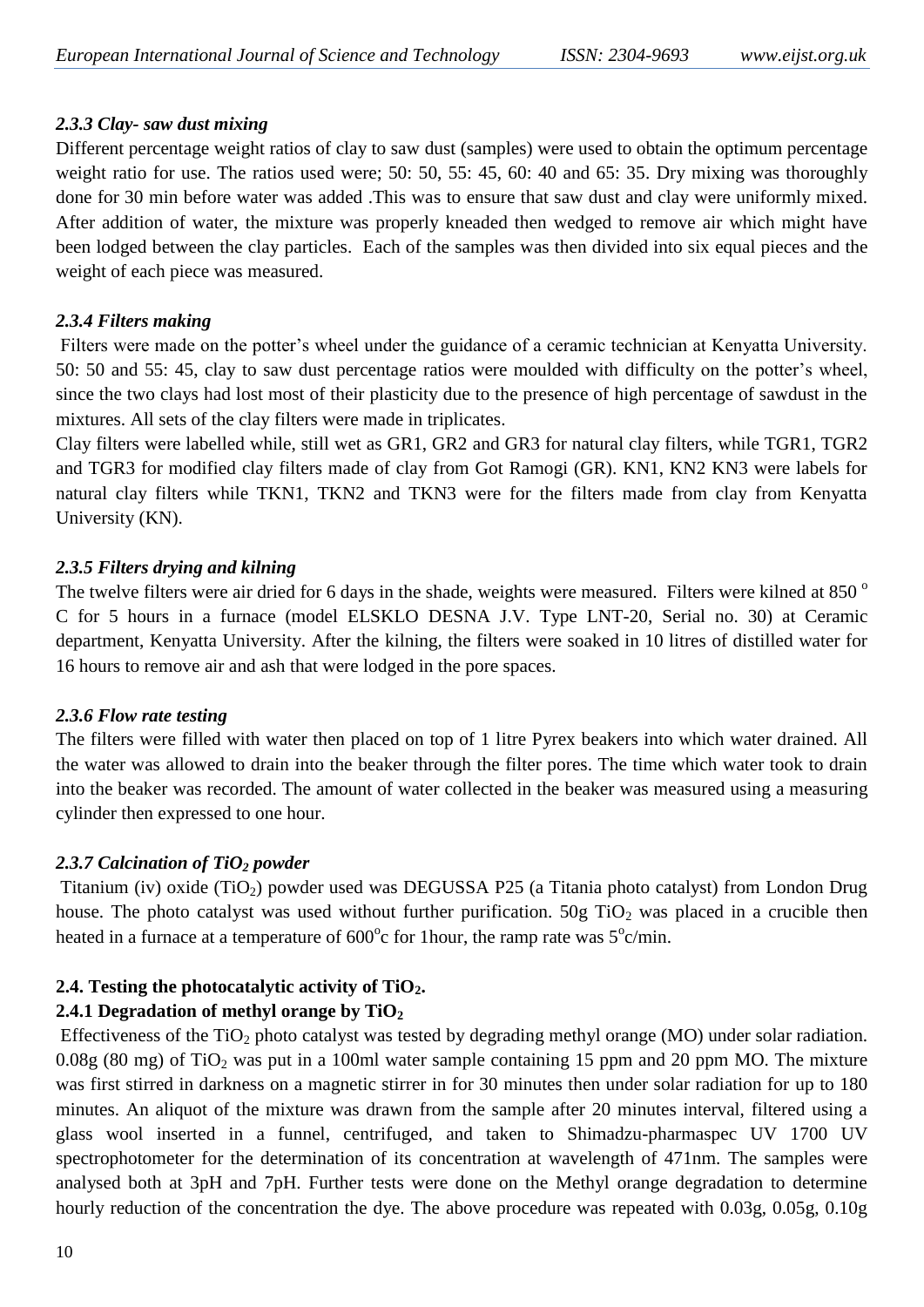and  $0.12g$  of TiO<sub>2</sub> separately to determine the optimum amount which would degrade high percentage of methyl orange. The percentage degradation of methyl orange by different mass of  $TiO<sub>2</sub>$  was calculated using the following formula:

Percentage reduction = 
$$
\frac{(Co - CF)}{Co} \times 100
$$

Where  $C_0$  is the original concentration of the methyl orange and  $C_t$  is the final concentration after a given time (t).

## **2.4.2 Escherichia Coli (E.coli) test**

This was done using 3M test kit. Water that was used for analysis was collected from Nairobi River in a 1L, sterilized glass bottle and taken to the analytical laboratory (University of Nairobi) for analysis. The bottle was first shaken before an aliquot of water sample was drawn from the bottle using Pasture pipette and carefully poured onto the 3M Test Kit. The kit was then placed in an incubator at a constant temperature of 37.2  $\degree$ c for 24 hours to enable the E. coli colonies to grow. This initial test was done to determine the E. coli load in the water from Chiromo River.

 $0.08g$  of TiO<sub>2</sub> was stirred in 100ml of the water sample using a magnetic stirrer under solar radiation. An aliquot of the sample was drawn from the beaker then transferred to the 3M test kit at an hourly interval. The kit was then incubated in the same condition as used for the initial test and the results recorded.

## **2.5. Coating of filters using TiO<sup>2</sup>**

Coating was done on filters labelled TKN1, TKN2, TKN3, TGR1, TGR2 and TGR3. 0.08g of TiO<sub>2</sub> powder was placed in a 200ml beaker. 100ml water was added to the powder in the beaker. The suspension was then stirred on a magnetic stirrer for 1 hour to make the suspension homogeneous. The mixture was then poured in each clay filter. The mixture was then gently rolled on the inner surface of each filter to ensure that  $TiO<sub>2</sub>$ was uniformly spread on the surface of the filter. This also gave the photo catalyst enough time to penetrate into the pore surface. The filters were then dried under shade for two days, to allow  $TiO<sub>2</sub>$  to adsorb onto clay particles, before heating in an oven at a temperature of 600°c for one hour. Calcinations make the photo catalyst to be photo catalytically active. After heating, the filters were then left to cool before they were soaked in water for 24 hours to remove air and ash from the pore spaces. Filters made of clay from Kenyatta University were TKN1, TKN2 and TKN3 and those from Got Ramogi were TGR1, TGR2 and TGR3.

## **2.6. Water collection**

Triplicate water samples for the determination of pesticide residues were collected from sampling site at Chiromo River next to Pesticide analytical laboratory (University of Nairobi) and Usenge beach in the Bondo (Lake Victoria), by grab sampling method into labelled 2.5 litre amber glass bottles. The water samples for pH, turbidity, total dissolved solids (TDS), total suspended solids (TSS), copper and lead analyses were collected in 1.0 L plastic container. Water samples for faecal coliform were collected in triplicate sterilized 1.0 L glass bottles. All the water samples were then temporarily stored in polyurethane cool boxes containing dry ice and taken to the laboratory for analyses.

## **2.6. Water analysis.**

The parameters were analysed on water samples collected from Usenge in Bondo sub-county and Nairobi River. All the analyses were done at the department of Chemistry, University of Nairobi at an ambient temperature. The analyses of all the physico chemical parameters were done in triplicates. All the analyses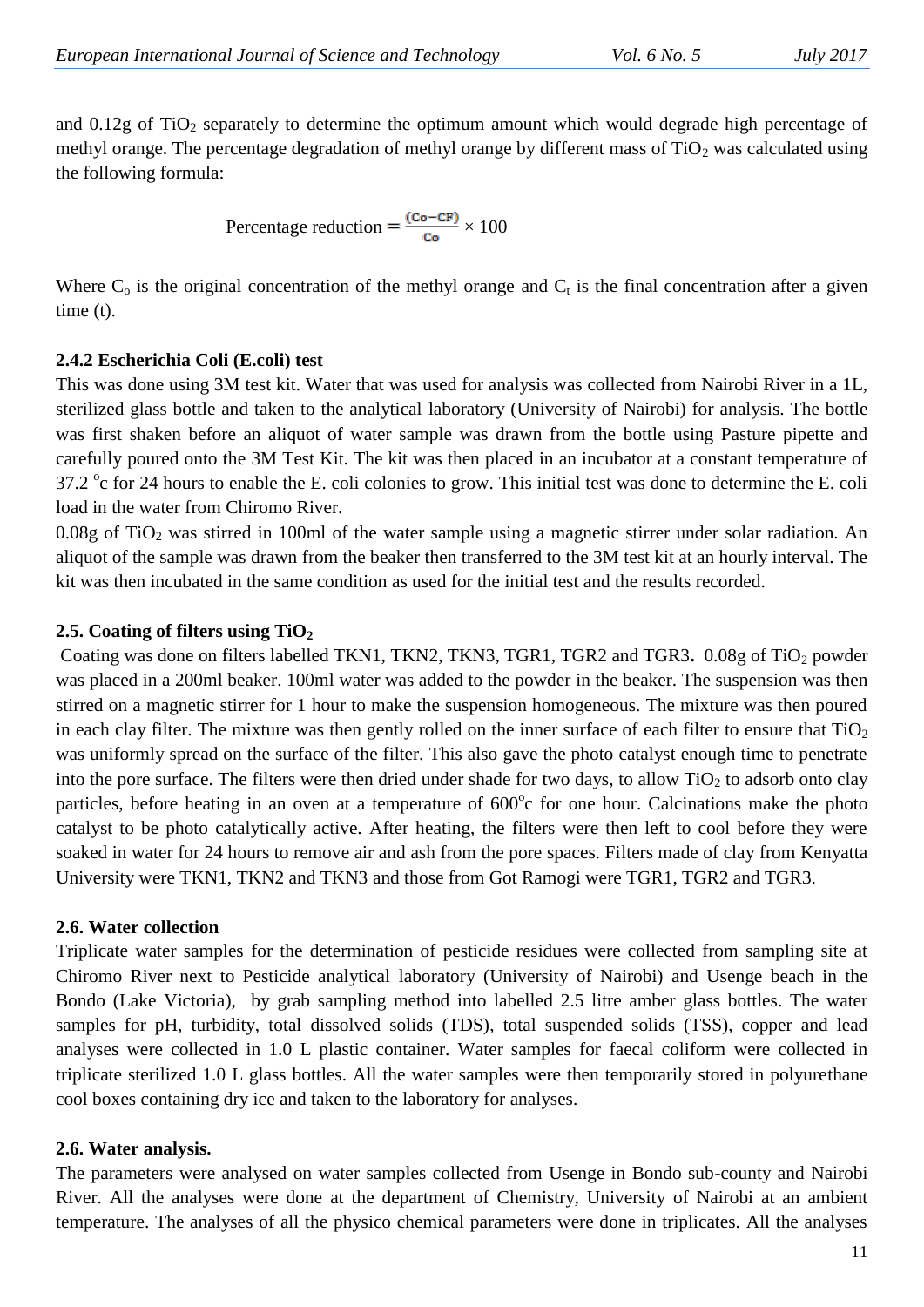were first done prior to filtration to determine the state of the sample then after filtration to check on the efficiency of the filters.

*pH measurement;* The pH test was done in the Pesticide Analytical Laboratory, using pH was measured using a pH meter model IQ Scientific Instruments, Inc. San Diego, CA, U.S.A. The pH calibration was done using pH 4, 7 and 10 buffers.

*Turbidity test;* this was carried out in the laboratory using turbidity meter model LaMotte TC-3000e and recorded.

#### *Total dissolved solids (TDS) measurement:*

This was done by thoroughly shaking the water samples, and filtering 100ml of the samples through pre weighed Whatman filter paper No.1. The filtrate was then transferred into a clean pre weighed glass beaker and heated in oven at temperature of  $103^{\circ}$ C for 24 hours to evaporate the water. The temperature of the oven was then adjusted to 180 °C for 8 hours. The beaker was removed from the oven and put in desiccators to cool then its weight was taken. TDS was calculated using method of Mackereth et.al (1989)[16].

*Total suspended solids;* 100ml of the water samples were shaken thoroughly to homogenize it. 100ml was then filtered through a pre weighed Whatman filter paper No.1. The residue retained on the filter was dried to a constant weight in an oven at  $105^{\circ}$ C, cooled in a desiccator then weighed. TSS was calculated as the weight of the residue per volume of the sample filtered, using the method of Mackereth et.al (1989).

*E. coli test;* this was done using 3M Test kit. Water used for the analysis was collected from Nairobi River in 2L amber bottles and taken to the Pesticides Analytical Laboratory for analysis.

An aliquot of raw water was drawn from the bottle using Pastuer pipette and carefully transferred into the 3M Test Kit. The kit was then placed in an incubator at a constant temperature of  $37.2^{\circ}$  C for 24 hours to enable the E. coli colonies to grow.

*Heavy metal analysis.* This was done on the water sample collected from Lake Victoria. 100ml of the water sample was digested with a mixture of  $HNO<sub>3</sub>$  and HCL (3:1) in a 500ml digestion flask at 100<sup>o</sup>C until the volume is reduced to 30ml.

*Copper*; 1g copper powder was dissolved in 50 ml of 5M HNO<sub>3</sub> analytical grade made to 1litre to make a concentration of 1000 ppm as a stock solution. From the stock solution, concentrations of 1 ppm, 5 ppm, 10 ppm, 20 ppm, 50 ppm, 100 ppm and 500 ppm were prepared. The atomic absorption spectroscopy (AAS) machine used was of model SpectrAA. 10. Labtec. The lamp current used for the analysis was 3 mA, it was at a wavelength of 324 nm and slit width was 0.5 nm. The fuel used on the machine was acetylene and air was the oxidant.

Lead;1.5980g of Pb (NO<sub>3</sub>)<sub>2</sub> analytical grades was dissolved in100ml deionised water then diluted to 1000ml to obtain 1000 ppm stock solution. The following concentrations were prepared from the stock solution: 1 ppm, 5 ppm, 10 ppm, 20 ppm, 50 ppm, 100 ppm and 500 ppm.

The prepared water samples were filtered then taken for AAS analysis. The analysis was done at the Department of Geology and Mines, Ministry of Environment and Natural resources (Nairobi). The machine used was SpectrAA.10. Labtec model and was set at the following working condition: Lamp current was 8 mA, wavelength was 217 nm, slit width was 1.0 nm, and the flame used was acetylene while air was the oxidant.

*Pesticide analysis.* To test the effectiveness of photo catalyst coated clay filters against pesticides 0.5 ppm mixture of 17 organo- chlorine pesticides (OCP) pesticides in water. The pesticide mixture was first dissolved in acetone then dissolved in water. The OCP pesticide mixture contained α-HCH, β-HCH, δ-HCH, gamma-HCH, Heptachlor, Isodrin, Aldrin, Heptachlor epoxide, Endosulphan, pp-DDE, Dieldrin, Endrin, pp-DDD, Endrin aldehyde, pp-DDT and methoxychlor was used. Photocatalytic activation was done using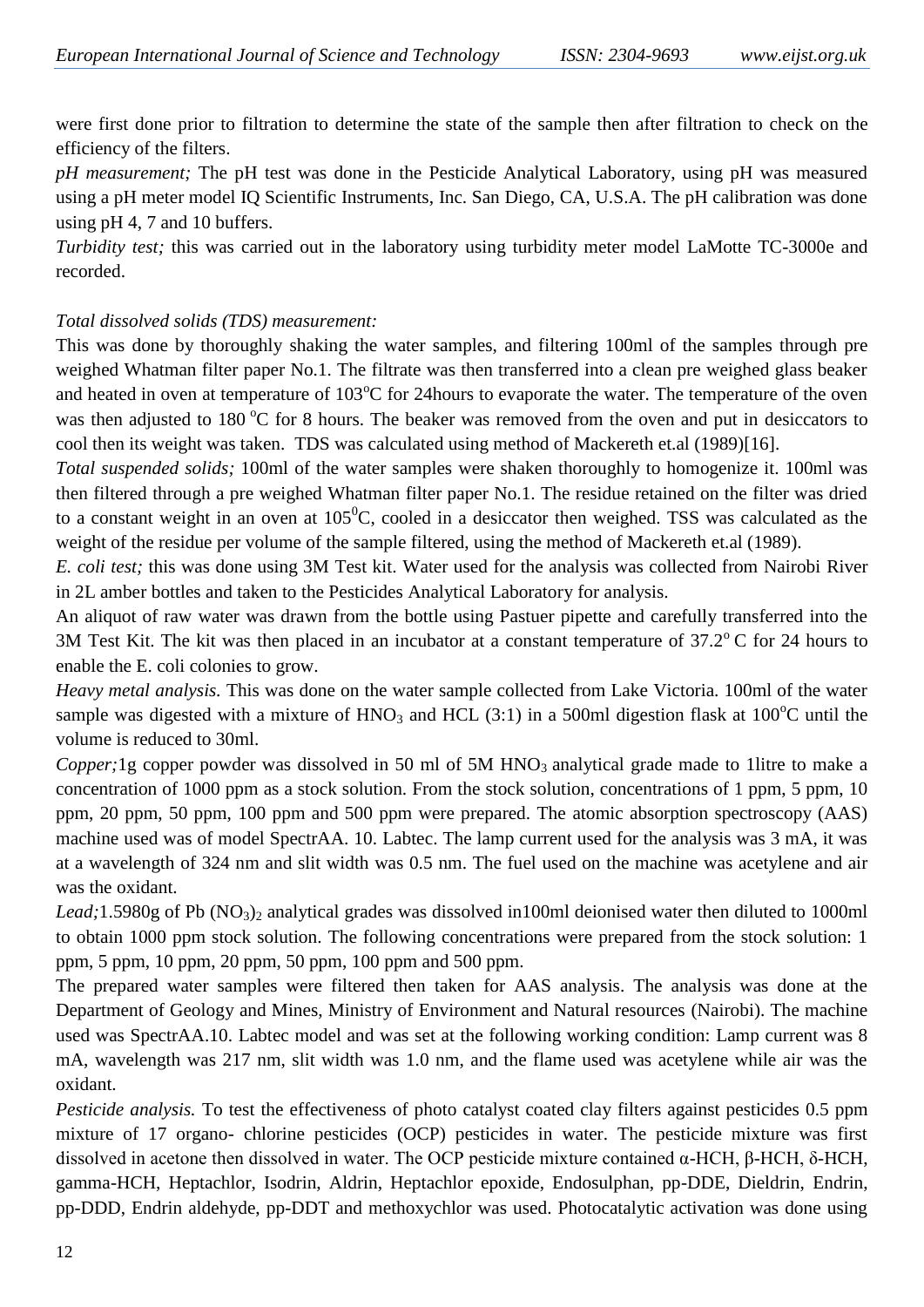solar radiation. 100ml of the water sample was filtered then taken through pesticide extraction process another similar amount of water was used as a control and therefore was not passed through filtration process. 100 ml water spiked with the pesticide mixture, was filtered through each of the moulded clay filters, another 100 ml of spiked water was taken for extraction without being taken through the filtration process for validation purposes. The pesticides were extracted from the filtered water using Solid Phase Extraction procedure. Solid Phase Extraction (SPE) was performed using 1cm 18' packed super clean cartridges from Superlco Analytical™, U.S.A., with silica between two polyethylene layers. The SPE cartridges were first conditioned with 10 ml 99.7% HPLC grade hexane from Sigma Aldrich Germany, 10 ml 99.7% HPLC grade DCM from RFCL ltd India and 10 ml 99.7% HPLC grade methanol also from RFCL Ltd, India. This was followed by flushing with 10 ml distilled water. The filtered water was run through the SPE cartridges and eluted with 30ml 99.7% HPLC grade hexane from Sigma Aldrich Germany.

The eluate was concentrated to near dryness in rotary evaporator and made to a final volume of approximately 1ml in isooctane and then transferred into 20ml glass vials using Pasteur pipettes. These concentrates were blown down under white spot nitrogen gas to a residual volume approximately 1ml and transferred into auto sampler vials using Pasteur pipettes ready for GC injections. Actual volumes in the auto sampler vials were determined gravimetrically using mass and density of isooctane. Analyses of all samples were conducted in splitless mode. VARIAN CP 3800 GC/MS for total ion counter (TIC) chromatograph instrument was used for the analyses of the residual concentration of the pesticides with time. The instrument was equipped with a DB5 MS capillary column of dimensions 30M x 0.25mm x 0.25μm and a temperature program with initial temperature of 80<sup>o</sup>C for 3 minutes, ramped to 250<sup>o</sup>C at 10<sup>o</sup>C/min with a hold time of 23 minutes. High purity helium gas (99.999%) was used as a carrier gas whereas white spot nitrogen was used as a makeup gas. A carrier gas constant flow rate of 1ml/min was maintained throughout all the analyses, whereas the makeup gas was maintained at a constant flow of 30 ml/min.

## **3. RESULTS AND DISCUSSION.**

#### **3.1 Soil characterization.**

The chemical composition of clays varies within broad limits, being a "measure" of their general properties. This is due to the fact that the same oxide may be present in several mineral phases that show opposite influences on the ceramics [17]. As a consequence, two clays with similar compositions may show a different technological behaviour [17]. The results of chemical composition by weight (57.8 %) of  $SiO<sub>2</sub>$  for the Kenyatta University and Got Ramogi (56 %) of the clays under study (Table 1). The percentage weight given as oxides are composed of slightly higher percentage composition of  $SiO<sub>2</sub>$  but lower composition of  $Al_2O_3$  in Kenyatta University than in Got Ramogi clay (Table 1). Kenyatta University clay had percentage weight (15.37%) while Got Ramogi had (20.51%) of  $Al_2O_3$  values. The losses on ignition for the clays were 10.75% and 9.11% for Kenyatta University and Got Ramogi clays respectively. A loss on ignition generally entails the removal of water of crystallization and carbonaceous material through the application of heat [18]. Kenyatta University had highest lost on ignition (LOI) value of 10.75% (Table 1).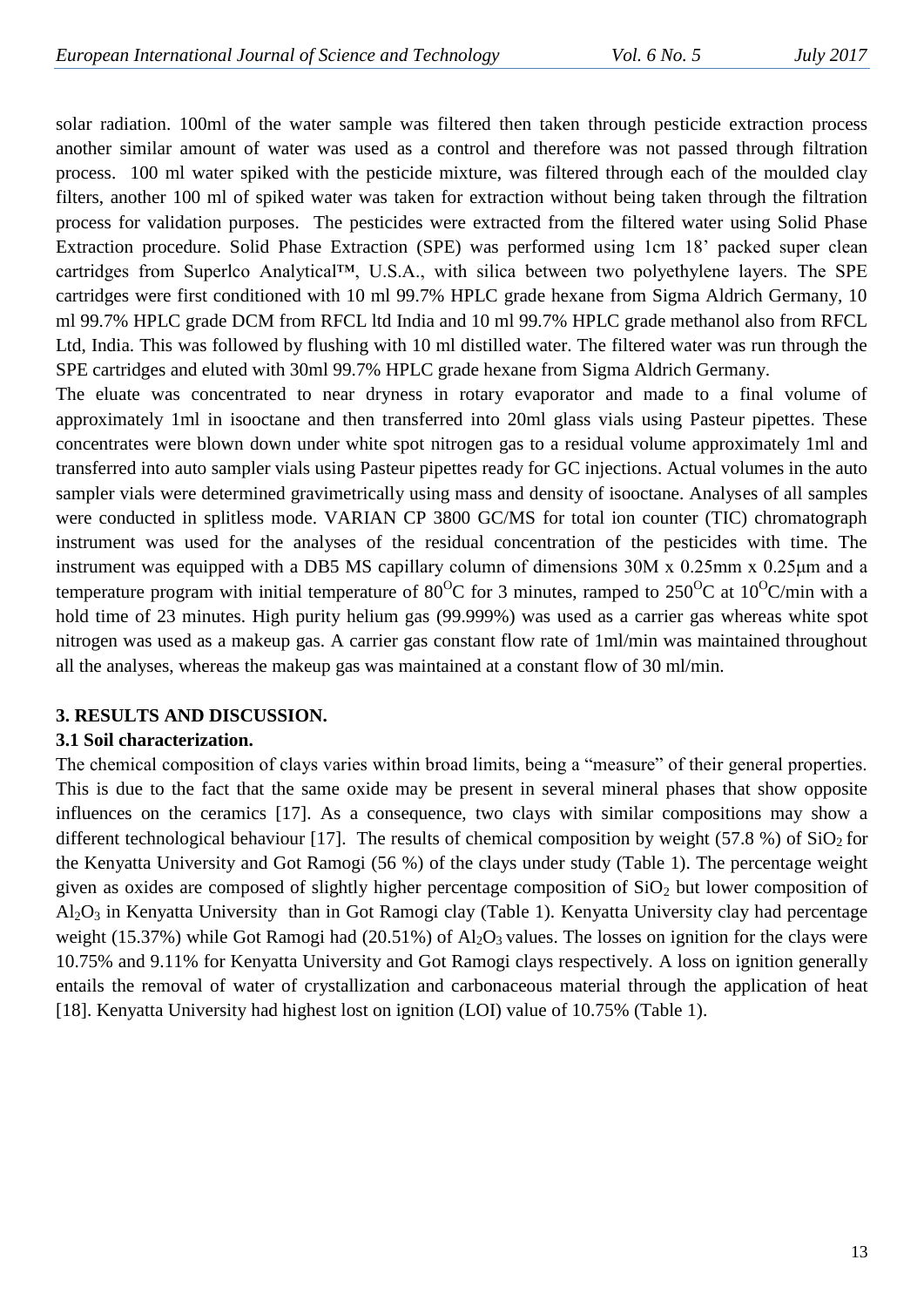|                                | Kenyatta University   | Got Ramogi |  |  |  |
|--------------------------------|-----------------------|------------|--|--|--|
| Metal oxide                    | Percentage weight (%) |            |  |  |  |
| SiO <sub>2</sub>               | 57.8                  | 56         |  |  |  |
| $Al_2O_3$                      | 15.37                 | 20.51      |  |  |  |
| CaO                            | 1.11                  | 0.36       |  |  |  |
| MgO                            | 1.9                   | 0.18       |  |  |  |
| Na <sub>2</sub> O              | 2.34                  | 1.59       |  |  |  |
| $K_2O$                         | 0.49                  | 0.47       |  |  |  |
| MnO                            | 0.1                   | 0.13       |  |  |  |
| Fe <sub>2</sub> O <sub>3</sub> | 7.62                  | 6.19       |  |  |  |
| LOI                            | 10.75                 | 9.11       |  |  |  |

**Table 1: Percentage, chemical composition by weight for Kenyatta University and Got Ramogi clays soils.**

Garcia and Benea (2002) observed that clay particles are characterized by a high surface energy determined by the presence of negative charges; meanwhile, inside the structure, the neutrality of the molecules is preserved. As a consequence, the properties of clays are highly influenced by the surface phenomena; the degree of dispersion determines the increase of the specific surface, thus of the surface energy. In practice, when establishing the suitability of clays for filter making, the ceramic mass composition, their chemical composition, mineralogy, correlation and particle size distribution with the technological characteristics are important [19]. According to Weitkamp and Puppe (1999), Si in the structure has a valence of +4 making the  $SiO<sub>2</sub>$  tetrahedra neutral, while the  $Al<sub>2</sub>O<sub>3</sub>$  tetrahedra are negatively charged because Al has a valence of +3, creating a Brönsted acid site due to the resulting charge imbalance in the framework structure, which imparts exchangeable sites to the zeolite structure. Therefore the ion exchange capacity of zeolites depends on its chemical composition. Ion exchange capacity is inversely proportional to the Si/Al ratio. The specific ion exchange capacity depends on the structure of the zeolite, the Si/Al ratio and the ions to be exchanged [20].The Si/Al ratios, for Kenyatta University and Got Ramogi clays are 3.8 and 2.7 respectively (Table 1). Got Ramogi clay with lower Si/Al ratio of 2.7 has higher ion exchange capacity than the Kenyatta University with the ratio of 3.8 [20].

#### **3.2 Filter making process.**

*Clay- saw dust mixing.*

|  |  | Table 2: Plasticity levels of clay to saw dust mixtures used |  |  |  |  |  |  |
|--|--|--------------------------------------------------------------|--|--|--|--|--|--|
|--|--|--------------------------------------------------------------|--|--|--|--|--|--|

| <b>Soil</b> | <b>Sawdust</b> | <b>Level of plasticity</b>  |
|-------------|----------------|-----------------------------|
| 50          | 50             | <<br>plastic                |
| 55          | 45             | <plastic< td=""></plastic<> |
| 60          | 40             | >plastic                    |
| 65          | 35             | $\gg$ plastic               |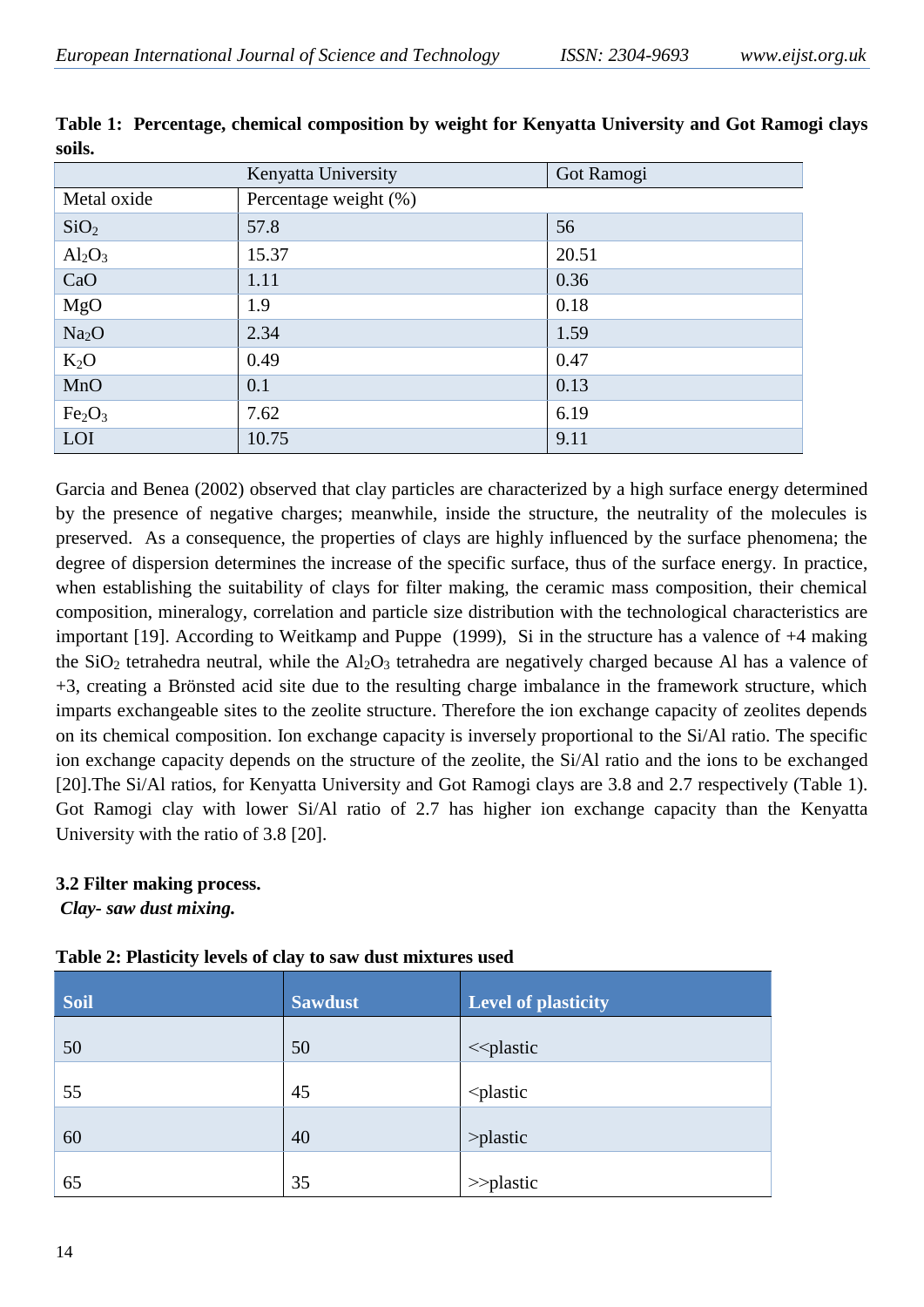Plasticity increases with the reducing portion of sawdust in the mixtures (Table 2). The less plastic mixtures which were from the soil to sawdust ratios of 50: 50 and 55:45 were not molded due to their lesser plasticity and porosity values (Table 2).

*Clay filters.* During the molding process, filters which had clay to saw dust ratios of 55:45 and 50: 50 could not be molded since the clay in the mixtures had lost their plasticity due to the high percentage of saw dust. Clay filters which had the mixture ratio of 60: 40 and 65: 35 were molded with ease (Table 2).

|                        | weight |       |                 |                              |                             |
|------------------------|--------|-------|-----------------|------------------------------|-----------------------------|
| Site                   | wet    | dry   | Fired<br>weight | % shrinkage<br>before firing | % shrinkage<br>after firing |
| Kenyatta<br>University | 1.67   | 1.433 | 1.42            | 14.2                         | 15                          |
| Got Ramogi             | 1.67   | 1.495 | 1.489           | 10.48                        | 10.78                       |

#### **Table 3: Weight and percentage shrinkage of molded clay from Kenyatta University and Got Ramogi**

The weight of each filter of clay from Kenyatta University was 1.67 kg (wet) and 1. 433 kg (dry) under a shade for 6 days while those from Got Ramogi were 1.67 kg (wet) and 1. 495 kg (dry) (Table 3). Kenyatta University moulded clay had the highest shrinkage before firing at 14.2% and 15% after firing while that from Got Ramogi had 10.48% and 10.78 % respectively (Table 3). The high values of shrinkage lead to the occurrence of hidden fissures (cracks or splits) and decrease of mechanical resistance. [21] The shrinkage and mechanical resistance are correlated with the mineralogical composition [21].

According to Hagan *et al* (2009), drying under shade is to remove the excess water which used to mould the clay. The initial drying enables the filters to hold their shape although they could still get wet when placed in water [22]. Hagan *et al* (2009) reported that firing process removed the excess water while further heating-is to remove water which was chemically bonded to the clay's alumina and silica molecules.

*Flow rate analysis.* The analytical flow rate for the selected filters 60:40 and 60:35 respectively were measured in ml per hour (mlhr<sup>-1</sup>). Filter from clay - saw dust ratio of 65: 35 recorded very low flow rates of 30.6 ml  $\text{hr}^{-1}$  during the pre- test session and was not included for the further analysis. Filters made from clay - saw dust ratio of 60: 40 were used for further analysis. Kenyatta University clay filters showed the highest flow rates of 146 ml hr<sup>-1</sup> and 144 ml hr<sup>-1</sup> from the natural and modified filters respectively (Table 4) while Got Ramogi filters showed low flow rates of 112 ml  $hr^{-1}$  and 120 ml  $hr^{-1}$  from the natural and modified filters (Table 4). According to Kabegambe et al, (2011) filters with moderate flow rate are the most suitable, since filters which recorded very low flow rates cannot collect enough water for domestic use while those with very high flow rate may not filter all the contaminants. High flow rate is also a sign of micro cracks on the filters [23]. The above observation becomes the basis upon which Got Ramogi clay was selected for modification.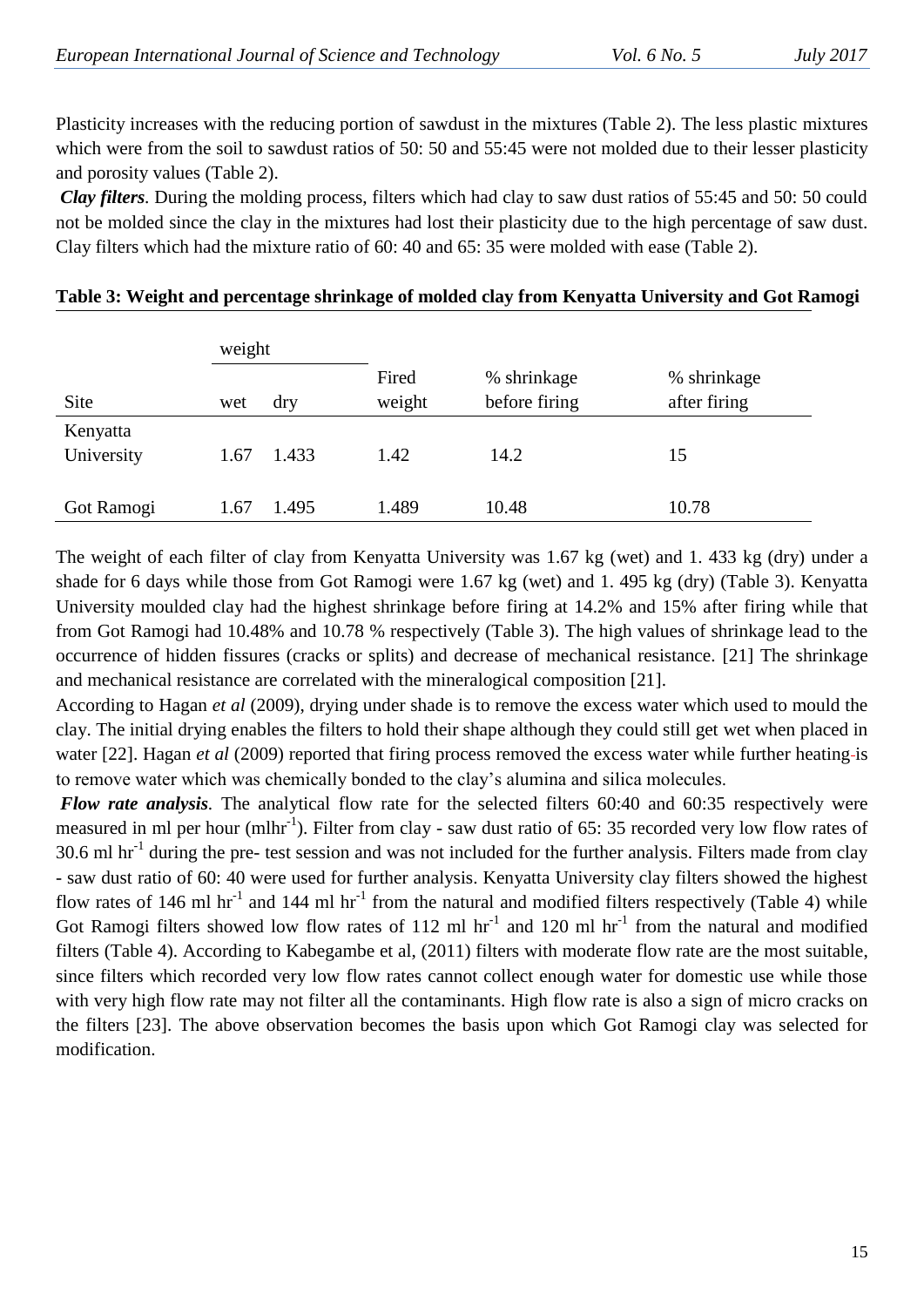| Sites and filters nature         | Filter labels    | Filter flow rate $(mh/r^{-1})$ |
|----------------------------------|------------------|--------------------------------|
| Kenyatta University clay filters |                  |                                |
| natural filter                   | KN1              | 146                            |
|                                  | KN <sub>2</sub>  | 144                            |
|                                  | KN3              | 142                            |
|                                  | TKN1             | 144                            |
| modified filters                 | TKN <sub>2</sub> | 141                            |
|                                  | TKN3             | 145                            |
| Got Ramogi clay filters          |                  |                                |
|                                  | GR1              | 114                            |
| natural clay                     | GR <sub>2</sub>  | 115                            |
|                                  | GR <sub>3</sub>  | 112                            |
|                                  | TGR1             | 117                            |
|                                  | TGR <sub>2</sub> | 120                            |
| modified filters                 | TGR <sub>3</sub> | 116                            |

#### **Table 4: Natural and modified clay filters flow rates**

#### **3.3. Testing the photocatalytic effectiveness of titanium (iv) oxide**

Determination of the optimum amount of titanium oxide for reduction of methyl orange dye is shown in Table 5.

| Table 5: The percentage reduction of methyl orange by varying amounts of titanium (iv) oxide. |  |  |  |  |
|-----------------------------------------------------------------------------------------------|--|--|--|--|

| Mass of TiO <sub>2</sub> (g) | % reduction of methyl orange |
|------------------------------|------------------------------|
| 0.03                         | 76.67                        |
| 0.05                         | 87.21                        |
| 0.08                         | 97.23                        |
| 0.1                          | 92.88                        |
| 0.12                         | 82.34                        |

The Photo catalytic effectiveness of reduction of organic pollutant (methyl orange dye) with titanium (iv) oxide showed the optimum of 97.23% with the weight of 0.08g of titanium oxide (Table 5). Weight of 0.03g TiO2 showed the lowest level of methyl orange dye reduction. The weight of 0.08g of titanium oxide was chosen as the optimum weight for use (Figure 1).



**Figure 1: The percentage optimum amount of titanium (iv) oxide for the rapid degradation of methyl orange.**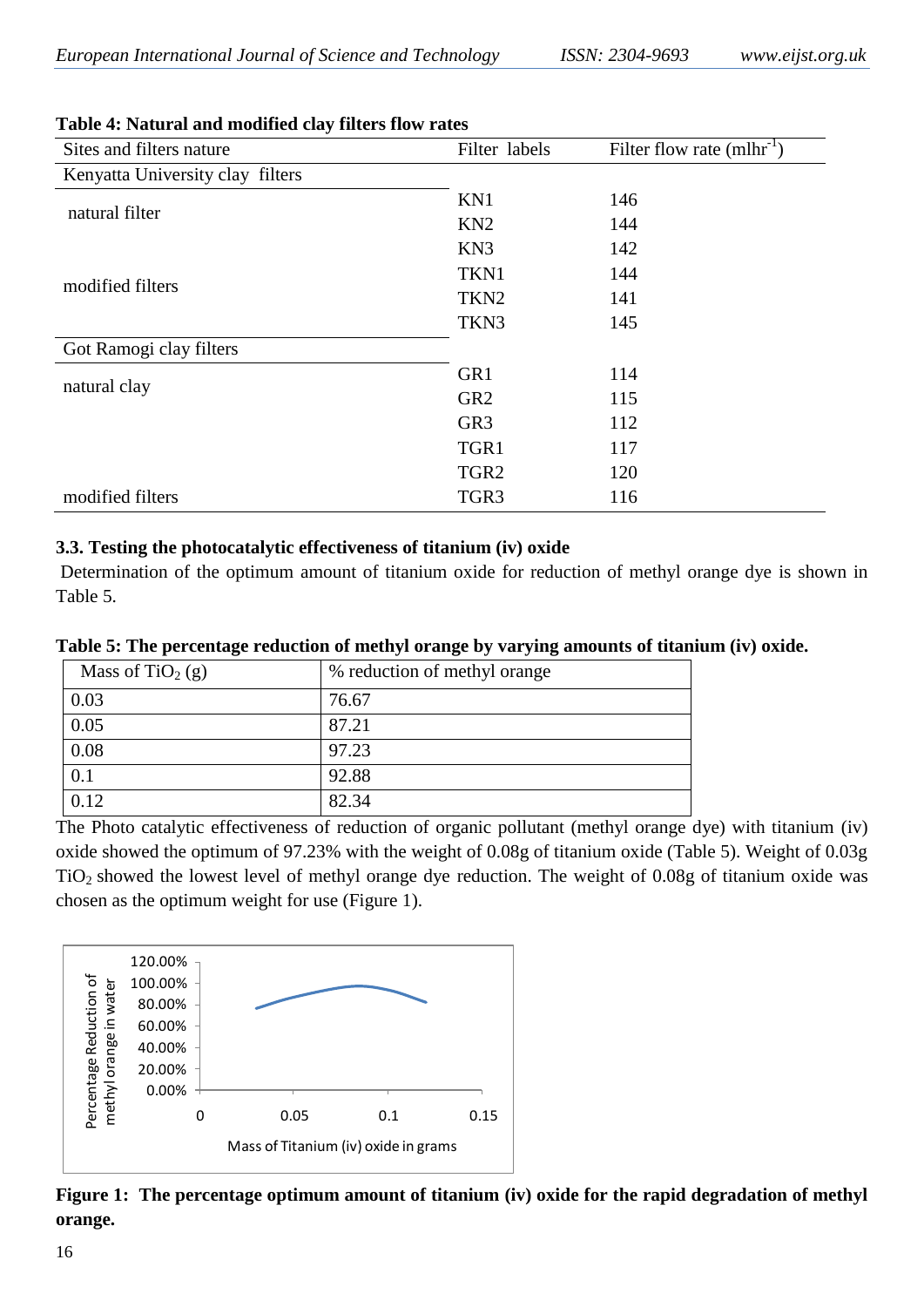In photocatalytic degradation reactions, the observed rate constant decreases with the increase of initial organic pollutant (methyl orange dye) concentration up to 0.12g (Figure 1). The highest degradation rate is 97.23% using 0.08g of titanium (iv) oxide. The results indicate that the percentage reduction of methyl orange increases by increasing the photo catalyst amount of titanium (iv) oxide to 0.08g then decreases (Figure 1). Konstantinou and Albanis, (2004) observed that increasing the photocatalyst amount increases the active sites [24]. They also observed that the reduced reaction of the photocatalyst was due to the deactivation of the activated molecules by collision with the inactivated molecules. Reduced light penetration and shielding by titanium (iv) oxide by the increased amount of the photocatalyst was also responsible for the reaction rate of the photocatalysts on the methyl orange. The main steps of the photocatalytic reaction occur on the surface of the catalyst, and therefore high adsorption capacity is associated with reaction favouring step [25]. The experimental research conducted by Rashid and El Amin (2007) deduced that photocatalytic reactions mostly follow Langmuir-Hinshelwood kinetic rate model, where all the active sites of the photocatalyst is occupied by methyl orange (pollutant) molecules. A further increase of the amount of the photocatalyst may result in decreased rate of reaction and observed rate constant [26].

*The optimum concentration for the methyl orange dye degradation process*

The concentration of 15 ppm shows the highest degradation rate at 240 minutes than 20 ppm at pH 3 (Figure 2).



**Figure 2: Degradation of 15 ppm and 20 ppm methyl orange dye at pH 3.** 

The concentration of 15 ppm methyl orange dye shows the highest degradation rate at 240 minutes than 20 ppm at pH 7 (Figure 3).



**Figure 3: Degradation of 15ppm and 20 ppm methyl orange dye at pH 7.**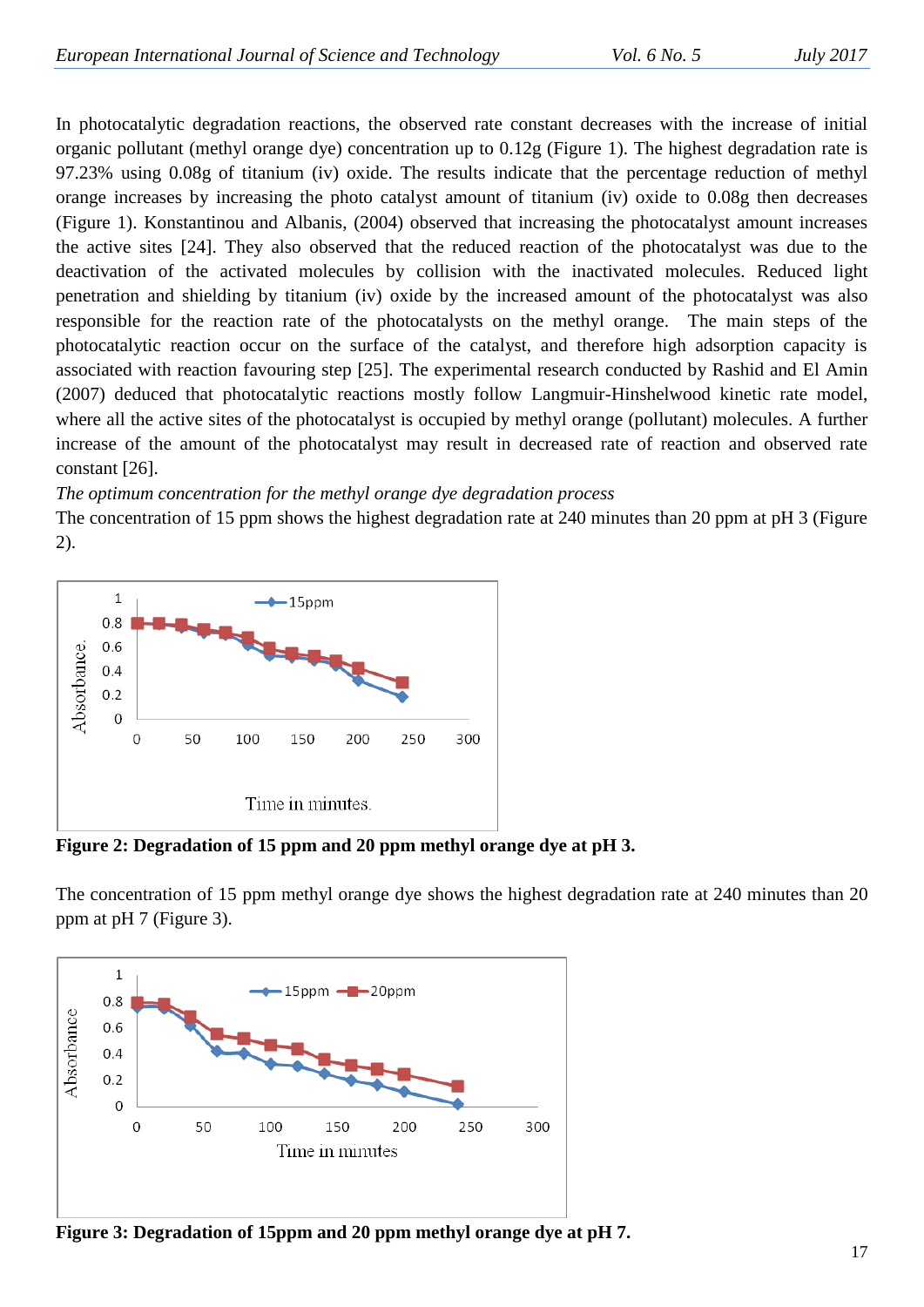From Figures 2and 3 concentration of 15ppm showed optimum degradation at 240 minutes at both pH 3and 7respectively.

*The optimum pH for the degradation of methyl orange dye* 



**Figure 4: Degradation of 15 ppm methyl orange dye at pH 3and 7**

To obtain the optimum degradation pH, methyl orange at 15ppm and 20ppm were degraded at pH 3 and 7pH.

The rate of degradation of 15ppm was highest at pH 7 than the pH 3 at 240 minutes (Figure 4)



**Figure 5: Degradation of 20 ppm methyl orange dye at both pH 3 and 7.**

The concentration of 20ppm shows the highest degradation rate at the pH 7 than pH 3 at 240 minutes (Figure 5)

From Figures 4and 5, pH 7 is the optimum pH value chosen for use in the analysis.

Working with the samples at 15 ppm at pH 7 gave the highest degradation rates as shown in Figures 2, 3 and 4. The optimum methyl orange dye at concentration of 15 ppm and pH 7 was chosen for the degradation process.

*The optimum time for methyl orange degradation process*

To obtained the optimum time for degradation, methyl orange at 15ppm and pH 7was degraded at 60 minutes intervals (Figure 6)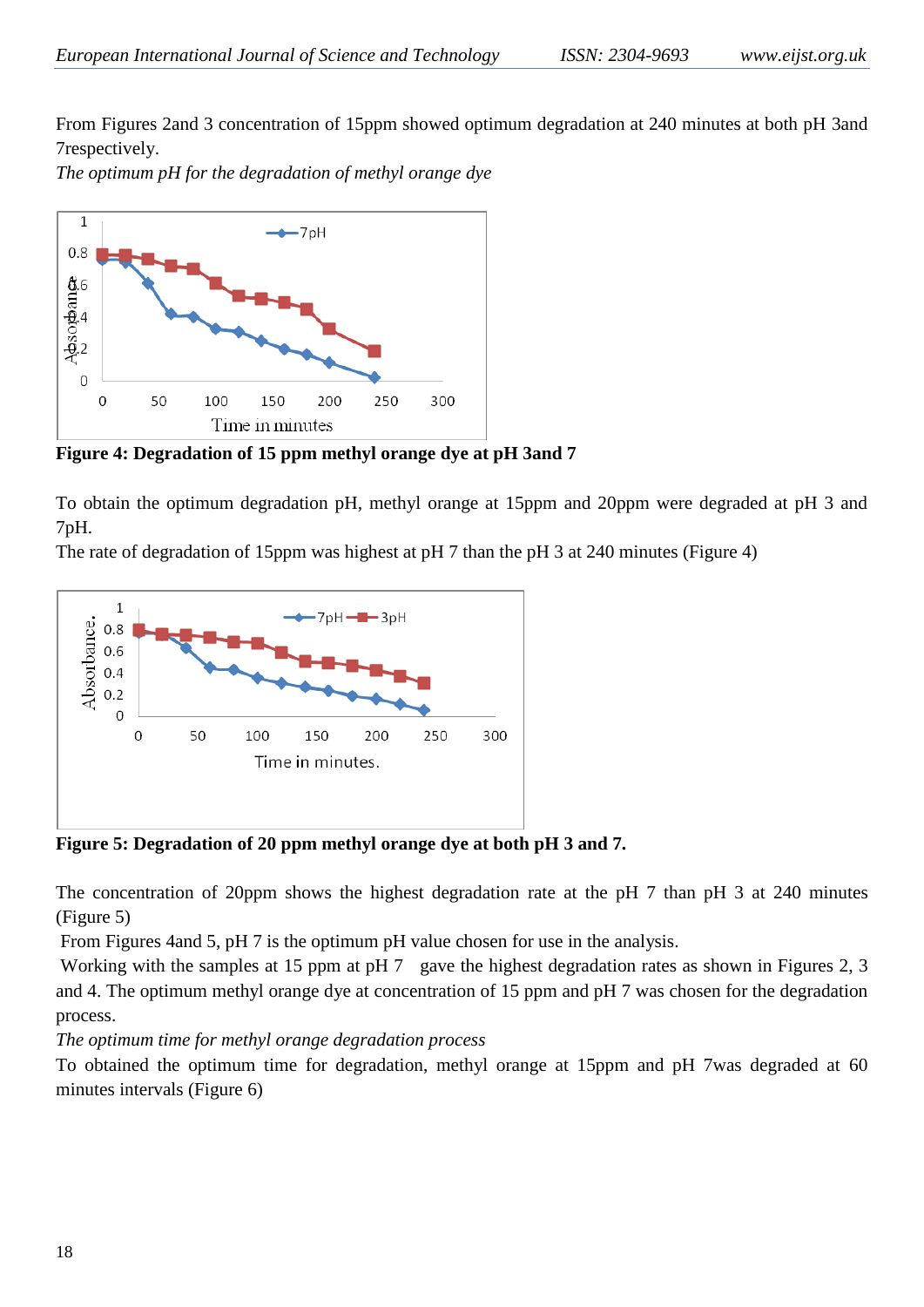

**Figure 6: Degradation of 15ppm, pH 7 of methyl orange at 60 minutes interval.** 

Figure 6 shows the optimum degradation values for methyl orange at concentration of 15ppm, pH 7 pH and 240 minutes. 1 hour shows the least degradation time followed by 2 and 3 while 4 hours is the best degradation time for methyl orange dye (Figure 6).

Therefore 15 ppm at pH 7 in 4 hours are the optimum concentration, pH and time for the degradation of methyl orange dye in water sample

Chen and Liu (2007) described dyes as class of organic compounds used in the textile industry which are also known industrial pollutants. Chen and Liu (2007) observed that chemical stability of modern dyes make them resistant to the commonly used conventional biological methods used to treat industrial wastewater; this has resulted in the emission of coloured discharge from the treatment plants [27]. Dalton *et al* (2001) also supported the use of inorganic photocatalysts as cheap and effective way of removing organic compounds and pollutants [28]. Marinas *et al* (2001), Tanaka *et al* (2002) and Konstantinou and Albanis (2004) also supported the use of  $TiO<sub>2</sub>$  photocatalyst as an effective alternative means of removing organic pollutants from wastewater [29, 30, and 24]. According to the reaction mechanism proposed by Vinodgopal and Khamat (1994), methyl orange dye is degraded by conduction band electrons (e-) and valence band holes (h<sup>+</sup>) which are generated when light energy greater than its band gap energy ( $E<sub>g</sub>=3.2$  eV) radiates TiO<sub>2</sub> suspended in aqueous solution [31].

The photo- generated electrons can react with the dye leading to its complete degradation through reduction process, react with  $O_2$  adsorbed on the Ti-surface or dissolved in water reducing it to superoxide radical anion O2• [32]. Rashed and El- Amin (2007) used Hoffman *et al* (1995) illustration to explain that the photo generated electron holes can oxidize the organic molecule to form  $R^+$ , react with OH or H<sub>2</sub>O to form OH  $\cdot$ radicals, which together with peroxide radicals are responsible for the  $TiO<sub>2</sub>$  photodecomposition of organic substrates [26]. Given below is a complete reaction mechanism proposed by Hoffman *et al* (1995) [32], showing the relevant reactions at the  $TiO<sub>2</sub>$  semiconductor surface causing the degradation of dyes.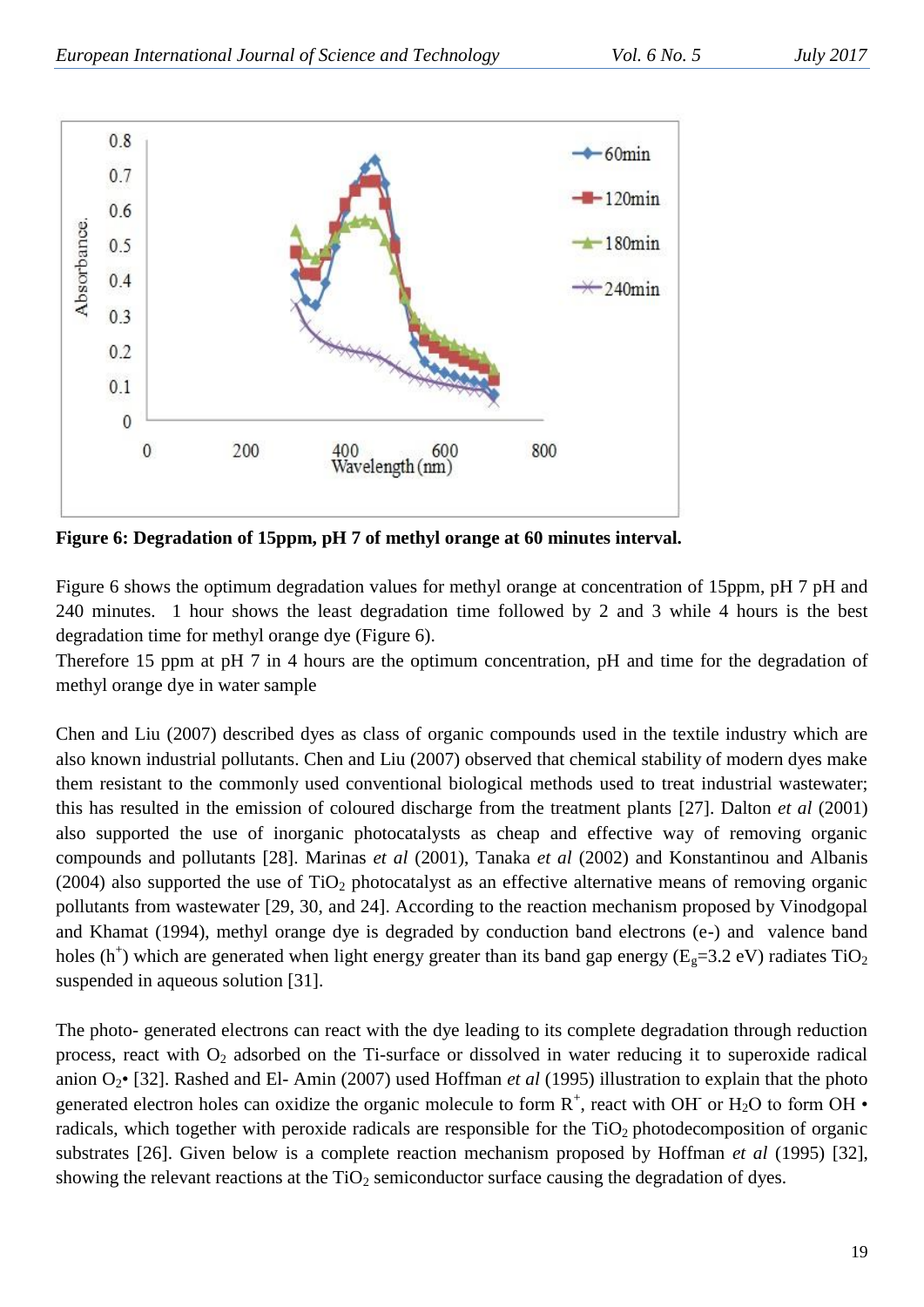| $TiO2 + hy (uy) \rightarrow TiO2 (eCB- + hVB+)$     | (1) |     |
|-----------------------------------------------------|-----|-----|
| $TiO2 (hVB+) + H2O \rightarrow TiO2 + H+ + OH-$     |     | (2) |
| $TiO2 (hVB+) + OH- \rightarrow TiO2 + OH•$          |     | (3) |
| $TiO2(eCB) + O2 \rightarrow TiO2 + O2$ <sup>-</sup> |     | (4) |
| $O_2\bullet^- + H^+ \rightarrow HO_2\bullet$        | (5) |     |
| Dye + OH $\bullet \rightarrow$ degradation products | (6) |     |

According to observation made by [32], the resulting OH• radical, can oxidize most of methyl orange dye to the mineral end-products.

#### **3.4. Coating the filters with TiO2.**

TiO<sup>2</sup> particles were firmly adsorbed onto clay particles in the filters. When water sample was poured into the filters, TiO<sub>2</sub> particles were not dislodged from the clay surface. This shows that the coated filters are used for filtration without dislodging  $TiO<sub>2</sub>$  particles from the clay surface.

#### **3.5. Results for the analysis of the physico-chemical parameters done on lab water samples.**

The results of pH, turbidity, total dissolved solids, total suspended solids and E. coli in the filtered water sample are shown in the Table 6.

|                 |                            |                   |                   |                       | <b>WHO</b>  |
|-----------------|----------------------------|-------------------|-------------------|-----------------------|-------------|
| Parameters      |                            | Filters           |                   |                       | guidelines  |
|                 | KN                         | <b>TKN</b>        | <b>GR</b>         | <b>TGR</b>            |             |
| pH              | $7.52 \pm 0.058$           | $7.1 \pm 0.100$   | $7.48 \pm 0.015$  | $6.77 \pm 0.051$      | $6.5 - 8.0$ |
| Turbidity (NTU) | $1.761 \pm 0.6629$         | $0.870 \pm 0.295$ | $0.395 \pm 0.048$ | $0.0212 \pm 0.0016$ 5 |             |
| <b>TDS</b>      |                            |                   |                   |                       |             |
| (mg/L)          | 334.222±3.372 332.89±0.214 |                   | $296 \pm 5.321$   | $291 \pm 8.320$       | 1000        |
| <b>TSS</b>      |                            |                   |                   |                       |             |
| (mg/L)          | $1.665 \pm 0.578$          | $1.493 \pm 0.578$ | $1.527 \pm 0.598$ | $1.00 + 0.328$        | Nil         |
| coli<br>E.      |                            |                   |                   |                       |             |
| (cfu)           | Nil                        | Nil               | Nil               | Nil                   | Nil         |

#### **Table 6: Levels of physico - chemical parameters in the filtered water samples.**

#### Source (WHO 1996).

Here KN refers to natural clay filter made using Kenyatta University clay, TKN is the  $TiO<sub>2</sub>$  coated Kenyatta University clay filter, GR is the Got Ramogi modified clay filter and TGR is the  $TiO<sub>2</sub>$  coated clay filter made from the soil from Got Ramogi.

#### *Water filtration and pH analysis;*

pH is the negative logarithm of the hydrogen ion concentration. The pH of the water sample was  $7.93\pm$ 0.058. pH of the water filtered by natural clay filter (KN) was  $7.52 \pm 0.058$  while for the one filtered by the modified clay filters (TKN) from the same region was  $7.1\pm 0.100$ . Table 6 gives a comparison of the reductions of the pH by the four clay filters. Results for the pH of water filtered by Got Ramogi natural clay filter (GR) was pH 7.099 $\pm$  0.009. Modified clay filter (TGR) from the same region had pH 6.77  $\pm$  0.0511. The filtration by TGR reduces the pH of water. Table 6 shows the pH reduction by both the GR and TKN filters makes the water neutral (pH 7.1). The information given in table 6 shows that TKN and TGR gave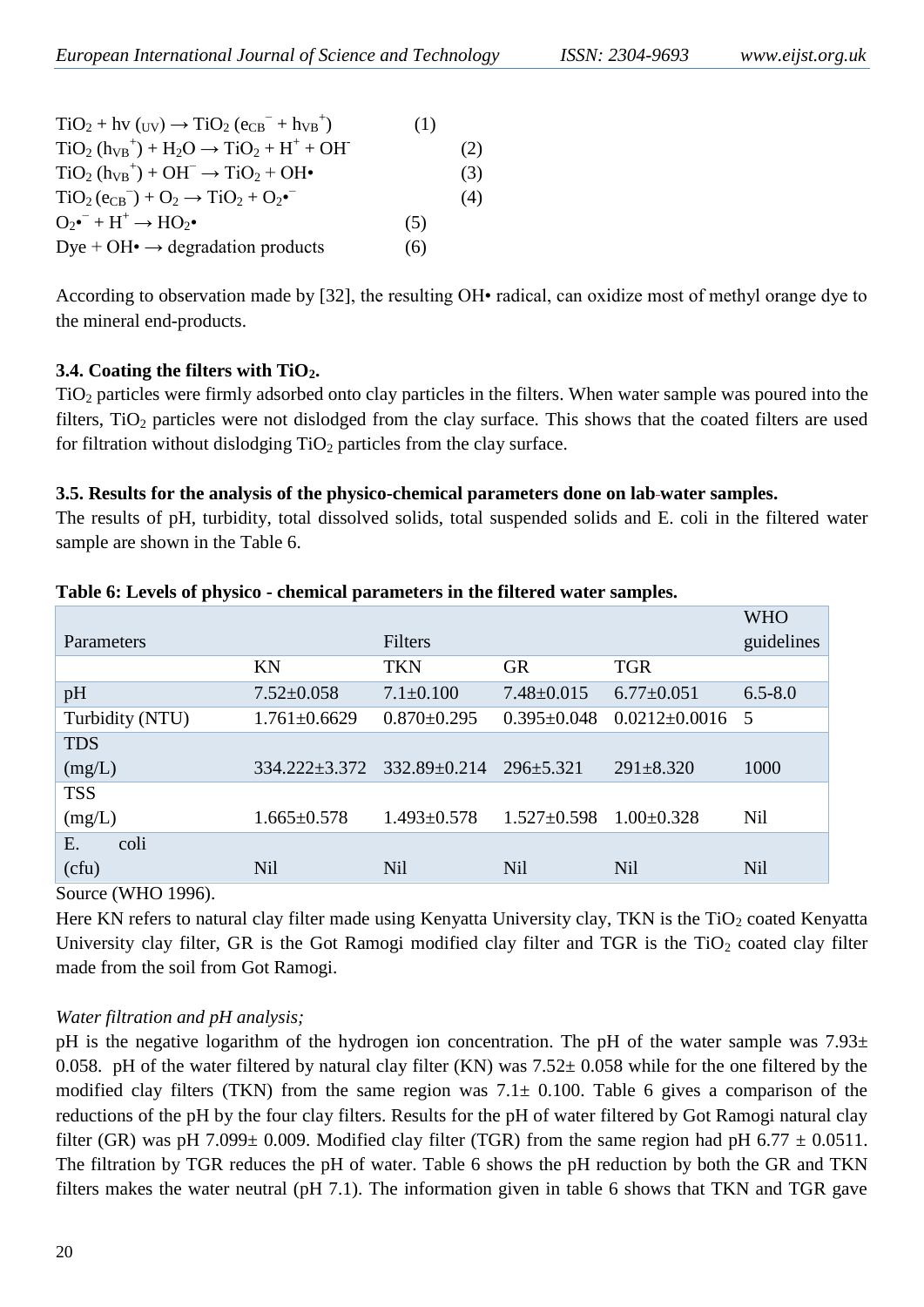better pH reduction than KN and GR. The pH of the filtered water fall within the values recommended by WHO which is in the range of 6.5- 8.5 [33; 34].

The marginal change in pH of the water samples filtered by natural clay filters, KN and GR was due to the presence of  $H^+$  ions in water. The slight increase of  $H^+$  was caused by competition between metallic ions and dissolved salts, for the binding sites on clay structure [35]. On the clay structure was OH ion giving the clay a negative charge when the dissolved salts get into contact with the clay surface, the cation would be preferred to the H<sup>+</sup> ion. The presence of H<sup>+</sup> in water is responsible for the reduction of its pH [36].

When it comes to the pH of the water sample which had been filtered by modified clay filters, additional process involving photocatalysis comes into play [36]. When light photon of band gap 3.2 eV or more hits the surface of  $TiO<sub>2</sub>$  particle, the lone electron at the outer most energy level of the molecule is photoexcited to the higher energy level to form electron – hole pair  $(e^-, h^+)$  [38].

The water molecule was split by the valence hole  $(h<sup>+</sup>)$  electrons on the TiO<sub>2</sub> surface to produce OH molecules and  $H^+$  ions (equations 7 and 8). Some of the  $H^+$  produced participates in further reactions producing hydrogen peroxide H<sub>2</sub>O<sub>2</sub> and hydroperoxyl HO<sub>2</sub>. Radicals

Reduction in the pH (Table 6) in the sample was attributed to presence of excess  $H^+$  ions in the sample.  $H^+$ ions were generated by splitting of water molecules by the photoinduced  $TiO<sub>2</sub>$  to produce OH which is a scavenging molecule [37]. The reaction process is illustrated by equation below.

 $TiO_2 + hv \rightarrow TiO_2 - (e^-_{CB} + h^+_{VB})$  (7)  $H_2O + TiO_2$ -  $h^+{}_{VB} \rightarrow HO^- + H^+$ (8)

The pH levels of water filtered by KN, TKN, GR and TGR clay filters fall within the range set by World Health Organisation and the Kenya Bureau of Standards for drinking water which is 6.5- 8.5 [33; 34].

# *Turbidity values;*

Turbidity often refers to the presence of insoluble particulates in the targeted water sample [39]. The turbidity of the water sample was  $24.667 \pm 0.0577$  Nephelometric turbidity unit (NTU). After sample was filtered by the natural clay filters, the turbidity reduced to 1.761 $\pm$  0.6629 NTU by natural Kenyatta University clay filters (KN) while those filtered by modified one (TKN) had a turbidity of 0.870  $\pm$ 0. 295NTU. The turbidity of water samples filtered by natural clay filters (GR) was 0.395± 0.0481 NTU and those filtered by modified clay filters (TGR) from the same place was  $0.0212 \pm 0.0016$  NTU (Table 6). The turbidity levels are in line with the WHO set standard for minimum turbidity level (Table 6) for domestic water of 5 NTU [33]. The results show that Got Ramogi modified clay filters have higher turbidity reduction capacity than the Kenyatta University clay filters.

Filtration can be used to reduce turbidity to below 5 NTU to allow maximum UV light utilization and photo catalytic reaction [40]. The results in Table 6 show that all the filters recorded turbidity of less than 1NTU which are by far below World Health Organisation maximum turbidity level of 5 NTU [33]. High turbidity, according to the observation made by Rincón and Pulgarin (2004), negatively affect the rate of photocatalytic disinfection. Chin et al,  $2004$  observed that  $TiO<sub>2</sub>$  does not reduce turbidity, but instead affects the optical properties and the penetration of UV light by scattering and absorbing the rays [41]. Therefore it is necessary to filter water first before subjecting it to photocatalytic treatment.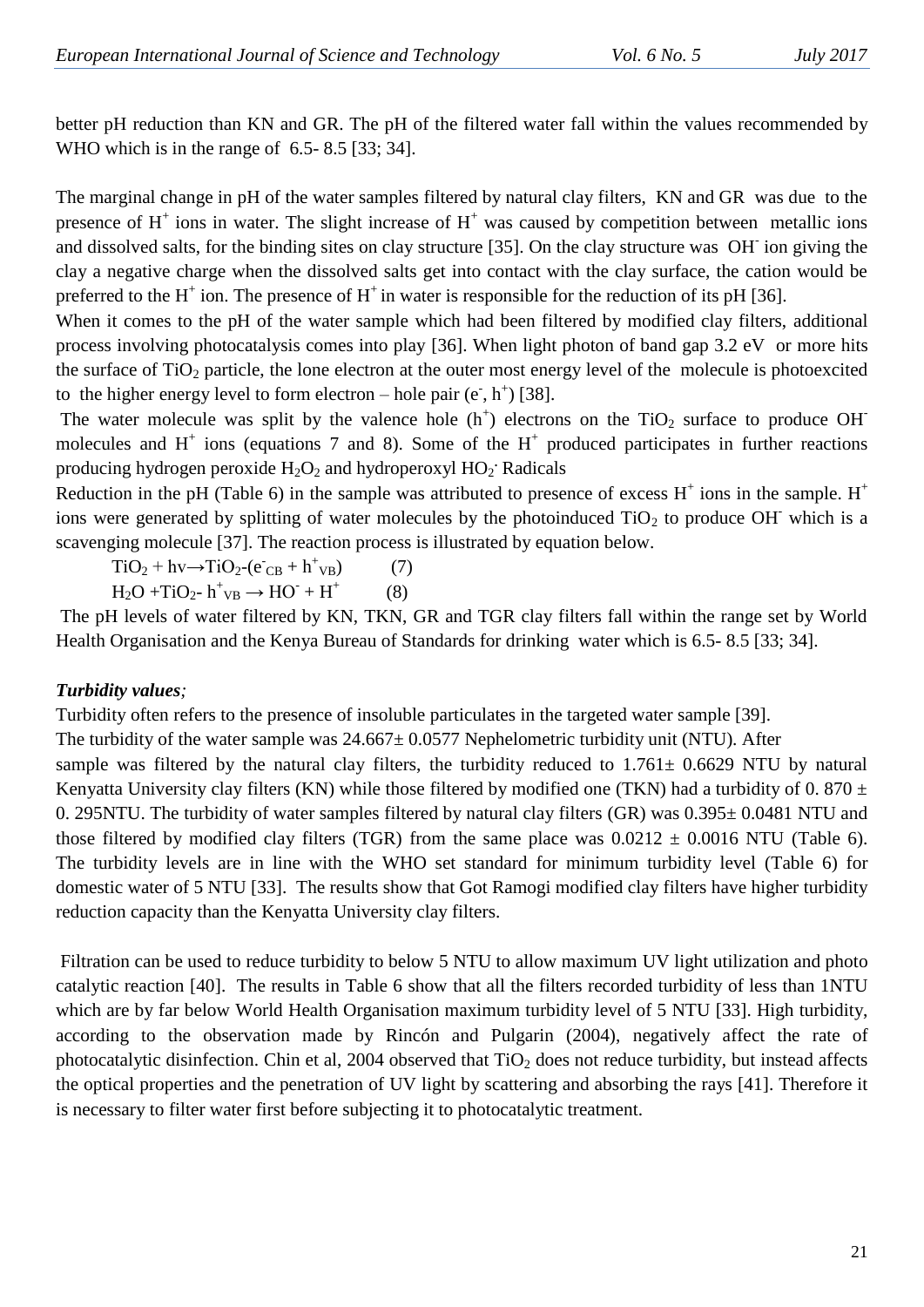## *Total dissolved solids (TDS).*

Dissolved solids in freshwater samples include soluble salts that yield ions such as sodium  $(Na^+)$ , Calcium  $(Ca^{2+})$ , magnesium  $(Mg^{2+})$ , bicarbonate  $(HCO_3^-)$ , sulfate  $(SO_4^2^-)$ , or chloride  $(CI)$  [42]. The total dissolved solids in the water sample were  $344 \pm 8.7178$  mg/L.

The total dissolved solid (TDS) of water filtered using natural clay filters from Kenyatta University was  $332.889 \pm 3.372$  mg/L (Table 6). Water samples filtered by modified clay filters from the same place, had the total dissolved solids of 330.889 mg  $/L \pm 3.372$  mg/L. The total dissolved solids in the water filtered using Got Ramogi clay was 296± 5.321mg/L modified clay filters from Got Ramogi had TDS of 291±8.320 mg/L. The results in table 6 show that Got Ramogi natural and modified clay filters had higher ability to reduce TDS than the Kenyatta University clay filters for water samples. It is clear from the results that all the filters proved effective in removing dissolved solids from water.

*Total suspended solids (TSS).* The total suspended solids of the water sample were 276 mg/L $\pm$ 14.730 mg/L. The total suspended solids of the sample filtered by natural Kenyatta University clay filter were 1.667  $\pm$ 0.578 mg/L (Table 6). TSS of the water filtered by the modified clay filters from the same region were 1.493  $\pm$  0.598 mg/ L. Total suspended solid of the water sample filtered by Got Ramogi natural clay filter were  $1.527 \pm 0.33$  mg/L, while modified clay filters from the same region produced water with TSS of 1.00  $\pm$ 0.328 mg/L. From the results shown in Table 6, Got Ramogi modified clay (TGR) had better sample filtration for the TSS than the other three filters.

The analysis showed slight variation in the amount of suspended solids removed by natural clay and  $TiO<sub>2</sub>$ modified clay. Chong, 2010 observed that suspended solids also shield target pollutants from oxidation reactions and this result into lowered efficiency of the photocatalysts. It is therefore advisable that the water intended for photocatalytic treatment be filtered first.

## **3.6. The Escherichia coliform (E.coli) filtration and analysis**

The *E. coli* count in the water sample which was  $4310.83 \pm 15.718$  Colony forming units (c.f.u) was reduced to0.0 c.f.u after filtration by all the three sets of filters. After filtration no *E. coli* colonies were detected in the filtered samples (Figure 7).



**Figure 7: The reduction of Escherichia Coliform in a suspension of TiO2.**

Figure 7 shows the colonies of the water sample before and after filtration. The absence of dark blue dots on the 3M test was an indication that the filtered water was free from *E. coli*. The results for all the filtered samples showed no *E. coli* colonies in the filtered water meaning that clay filtration was effective in eliminating E.coli (Table 6). However when an aliquot of the residues was removed from each of the filters and transferred to 3M petrifilm test kit then incubated, *E. coli* colonies developed on the test kit with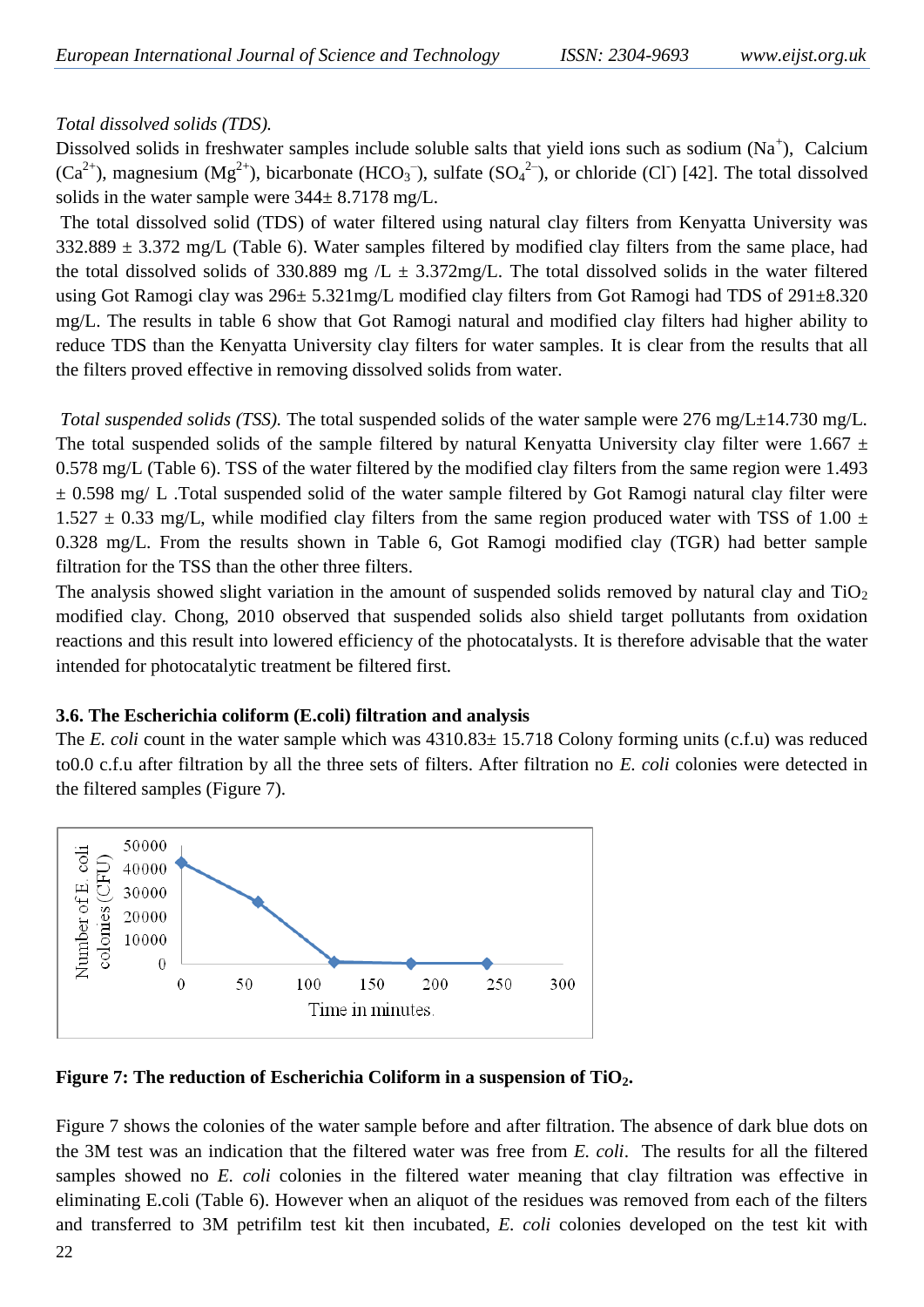samples from natural clay filters (KN and GR) while samples from modified filters (TKN and TGR) had no *E. coli* colonies. This showed that E. coli were not only filtered out by the modified filter but were also destroyed. Huang et al. (2000) illustrated that  $TiO<sub>2</sub>$  photocatalysis caused initial oxidative damage to the cell wall, although the cells were still viable [43]. Wei *et al* (1994) added that photocatalytic action gradually increased the cell permeability by eliminating the protective cell wall of the *E. coli*, followed by the oxidative damage on the underlying cytoplasmic membrane [44]. Wei *et al* further reported that, if free TiO<sub>2</sub> particles entered into membrane-damaged cells, cell death could be accelerated. Cho *et al* (2004) concluded that the ·OH radicals produced during the heterogeneous photocatalysis is the main reactive species responsible for *E. coli* elimination [45]. According to Maness *et al* (1999), lipid peroxidation reactions, which led to the loss of normal functions associated with an intact membrane, was the underlying death mechanism of *Escherichia coli* cells undergoing the UV irradiation in the presence of  $TiO<sub>2</sub>$  [46].

## *Copper filtration and analysis*

|               | <b>Concentrations in filtered</b> |                    |                     |            |  |  |  |  |
|---------------|-----------------------------------|--------------------|---------------------|------------|--|--|--|--|
|               | water.                            |                    |                     |            |  |  |  |  |
| Concentration |                                   |                    |                     |            |  |  |  |  |
| (ppm)         | KN                                | <b>TKN</b>         | <b>GR</b>           | <b>TGR</b> |  |  |  |  |
| $\mathbf{1}$  | <b>BDL</b>                        | <b>BDL</b>         | <b>BDL</b>          | <b>BDL</b> |  |  |  |  |
| 5             | <b>BDL</b>                        | <b>BDL</b>         | <b>BDL</b>          | <b>BDL</b> |  |  |  |  |
| 10            | <b>BDL</b>                        | <b>BDL</b>         | <b>BDL</b>          | <b>BDL</b> |  |  |  |  |
| 20            | <b>BDL</b>                        | <b>BDL</b>         | <b>BDL</b>          | <b>BDL</b> |  |  |  |  |
| 50            | $0.0116 \pm 0.0029$               | <b>BDL</b>         | <b>BDL</b>          | <b>BDL</b> |  |  |  |  |
| 100           | $0.0200 \pm 0.0000$               | <b>BDL</b>         | <b>BDL</b>          | <b>BDL</b> |  |  |  |  |
| 500           | $0.4367 \pm 0.0208$               | $0.233 \pm 0.0306$ | $0.2317 \pm 0.0198$ | <b>BDL</b> |  |  |  |  |
| 1000          | $0.8867 \pm 0.0451$               | $0.430 \pm 0.01$   | $0.3527 \pm 0.0146$ | <b>BDL</b> |  |  |  |  |

**Table 7: Levels of copper in the filtered water samples from natural and modified clay filters.**

\*BDL- Below detection limit.

From Tables 7 and 8, the filter clay KN, was not able to filter samples with  $\geq$ 50ppm (0.023% Cu) while TKN and GR did not filter  $\geq 500$ ppm (0.046%) of copper and lead respectively. There was no amount of copper detected in the filtration of ≤1000ppm of copper sample using the modified clay filter TGR. Modified Got Ramogi clay (TGR) gave the best filtration levels for copper (Table 7) and lead (Table 8) concentrations.

*Lead filtration and analysis.*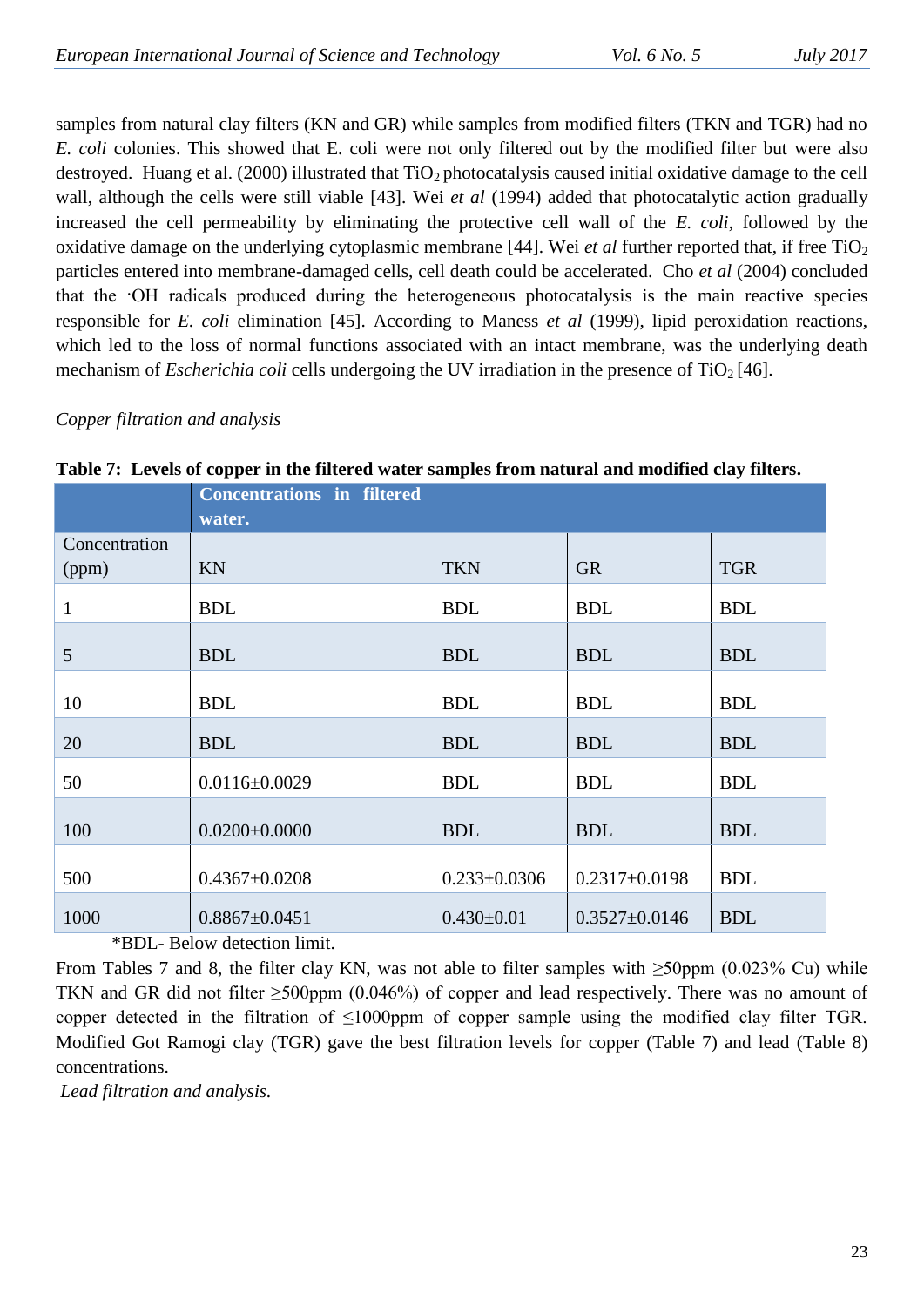|               | <b>Concentrations</b><br><b>filtered water</b> | in                  |                     |            |
|---------------|------------------------------------------------|---------------------|---------------------|------------|
| Concentration |                                                |                     |                     |            |
| (ppm)         | <b>KN</b>                                      | <b>TKN</b>          | <b>GR</b>           | <b>TGR</b> |
|               | <b>BDL</b>                                     | <b>BDL</b>          | <b>BDL</b>          | <b>BDL</b> |
| 5             | <b>BDL</b>                                     | <b>BDL</b>          | <b>BDL</b>          | <b>BDL</b> |
| 10            | <b>BDL</b>                                     | <b>BDL</b>          | <b>BDL</b>          | <b>BDL</b> |
| 20            | <b>BDL</b>                                     | <b>BDL</b>          | <b>BDL</b>          | <b>BDL</b> |
| 50            | $0.0110\pm0.0017$                              | <b>BDL</b>          | <b>BDL</b>          | <b>BDL</b> |
| 100           | $0.0233 \pm 0.0025$                            | <b>BDL</b>          | <b>BDL</b>          | <b>BDL</b> |
| 500           | $0.394 \pm 0.0309$                             | $0.3135 \pm 0.0153$ | $0.3667 \pm 0.0208$ | <b>BDL</b> |
| 1000          | $0.9356 \pm 0.0222$                            | $0.3533 \pm 0.0153$ | $0.4567 \pm 0.0158$ | <b>BDL</b> |

|  |  |  |  | Table 8: Levels of Lead in the filtered water samples from natural and modified clay filters |  |  |  |
|--|--|--|--|----------------------------------------------------------------------------------------------|--|--|--|
|--|--|--|--|----------------------------------------------------------------------------------------------|--|--|--|

Chemical analysis done on the soil indicated that  $SiO_2$  and  $Al_2O_3$  forms a large proportion of the chemicals found in the soil (Table 1). Heavy metals are mainly removed from water by ion exchange and chemisorption [47]. Godelitsa (1999) reported the formation of stable inner complexes because the OH-, which is the functional group, forms strong chemical bonds with metal ions outside the hydration envelopes of the metal [48]. Elevated concentrations (≤50ppm) of heavy metals in water were not totally removed by natural clay filters. This is probably due to the fact that the natural clay filter had attained its absorptive saturation level, [47]. Silica  $(SiO<sub>2</sub>)$  has a structure composed of infinite three-dimensional framework of tetrahedron [49]. Each silicon atom forms four single bonds with four oxygen atoms located at the four corners of a tetrahedron. A surface functional group in silicates (57.8% in TKN and 56% in TGR) plays a significant role in the adsorption process [49]. Donald (1998) reported that it is oxygen atoms bound to the silica tetrahedral layer and hydroxyl groups which are associated with the edges of the silicate structural units [50]. Murray (1994) noted that the functional groups are the ones which provide surface sites for the chemisorption of transition and heavy metals [49]. The cations in the zeolites are exchangeable with other cations giving zeolites an ion exchange property [51]. The specific ion exchange capacity depends on the structure of the clays, the Si/Al ratio and the ions to be exchanged [21]. Dean and Robins 1947 reported that the presence of  $Al_2O_3$  in the soil leads to rapid adsorption of heavy metals from water.

The surface hydroxyl groups dissociate in water and serve as Lewis bases towards metal cation  $(M^+)$ . Such deprotonated sites (one or possibly two), forms complex with the heavy metal ions [49]. Abd- Allah (2007) reported that the excellent adsorption capacity of the clay is due to its high specific area and the ability of holding water in the interlayer sites [53]. Dean and Rubins (1947), in experiments of phosphate adsorption by kaolinite clays, reported that the relatively rapid adsorption of ions from dilute solutions is a property of the Al-OH groups at the crystal edges. This explains the higher efficiency that Got Ramogi clay filter displayed over Kenyatta University clay filter.

Heavy metals removal from water using modified clay filters is illustrated by the reaction mechanism which was proposed by Chen and Ray (2001) and Serpone and Pelizzetti (1989). Solar illumination on TiO<sub>2</sub> leads to the production of electron and electron holes which can either recombine to produce heat, or can be used to reduce or oxidize species in solution at the TiO<sub>2</sub> surface as indicated by equations  $(9 - 13)$  [54,55].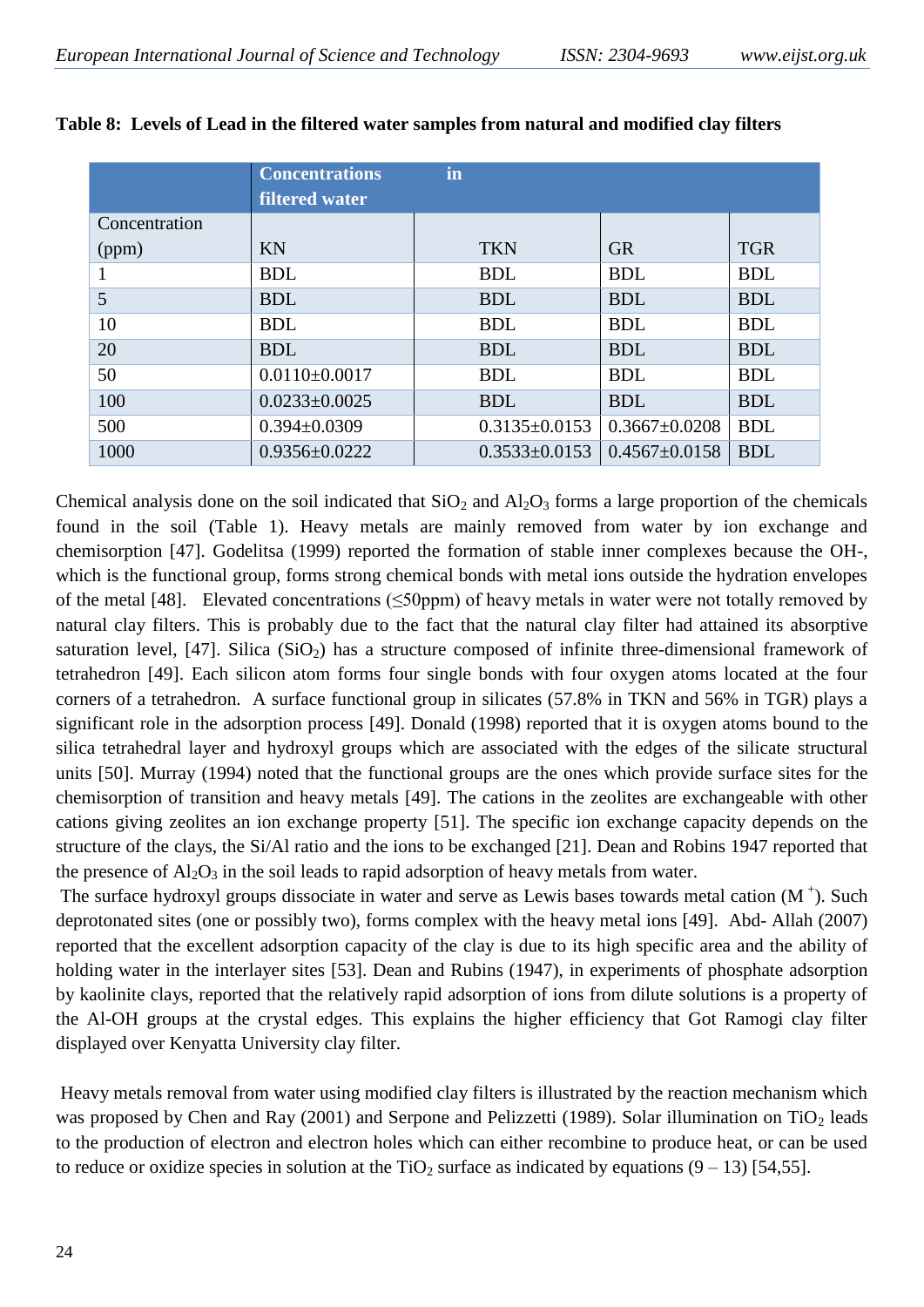| $TiO_2 - hv \rightarrow TiO_2$ <sup>(e-+h+)</sup>                                                                                   | (9)  |
|-------------------------------------------------------------------------------------------------------------------------------------|------|
| $M^{n+} + e^-$ surface $\rightarrow M^{(n-1)+}$                                                                                     | (10) |
| $OH^{-} + h^{+}$ surface $\rightarrow OH^{*}$                                                                                       | (11) |
| $\bullet$ OH +RH $\rightarrow$ R <sup><math>\bullet</math></sup> + H <sub>2</sub> O $\rightarrow$ CO <sub>2</sub> +H <sub>2</sub> O | (12) |
| $2H_2O + 4h^+ \rightarrow O_2 + 4H^+$                                                                                               | (13) |

In equations (9) to (13), M represents the metal ions, R represents an organic species, and *n* is an integer. From the mechanisms and the available literature, it is clear that  $TiO<sub>2</sub>$  offers additional adsorption and chemisorption sites to the heavy metals to those on the clay structure.

A number of studies on heavy metal ion adsorption at the solid / liquid interface showed that it depends on parameters such as the system pH, the initial metal concentration, the amount of the adsorbent and the temperature [56; 57; 58; 59; 60].

*Filtration and analysis of pesticide residue levels in water samples.*

| <b>Pesticide</b>        | <b>Concentrations in ng/L</b><br>(Validation results). | pesticides' residue levels from water<br>sample filtered by TGR filters |
|-------------------------|--------------------------------------------------------|-------------------------------------------------------------------------|
| Alpha-HCH               | 91.2048                                                | <b>BDL</b>                                                              |
| Beta-HCH                | 910.5147                                               | <b>BDL</b>                                                              |
| Delta-HCH               | 2512.479                                               | 390±108.45                                                              |
| Heptachlor              | 1098.245                                               | <b>BDL</b>                                                              |
| Aldrin                  | 657.2004                                               | <b>BDL</b>                                                              |
| Heptachlor<br>epoxide   | 531.139                                                | <b>BDL</b>                                                              |
| Endosulphan 1           | 475.7729                                               | <b>BDL</b>                                                              |
| PP-DDE                  | 559.5298                                               | <b>BDL</b>                                                              |
| Dieldrin                | 350.0299                                               | <b>BDL</b>                                                              |
| Endrin                  | 284.5042                                               | <b>BDL</b>                                                              |
| PP-DDD                  | 247.501                                                | <b>BDL</b>                                                              |
| Endosulphan 2           | 269.896                                                | <b>BDL</b>                                                              |
| Endrin aldehyde         | 366.2792                                               | <b>BDL</b>                                                              |
| PP-DDT                  | 451.2727                                               | <b>BDL</b>                                                              |
| Endosulphan<br>sulphate | <b>BDL</b>                                             | <b>BDL</b>                                                              |
| Methoxychlor            | 60.47903                                               | <b>BDL</b>                                                              |

| Table 9: Organochlorine pesticide levels in filtered water sample. |  |
|--------------------------------------------------------------------|--|
|--------------------------------------------------------------------|--|

Table 9 shows the results of the 16 mixtures of the organochlorine pesticide (OCP) levels in water samples filtered by TGR filter. TGR filer is able to filer completely all the 15 OCP except Delta-HCH (Table 9). Mills and LeHunte (1997) reported that oxidation processes of the organic pollutants, by the generated reactive hydroxyl radicals ( $\overline{OH}$ ) using UV/TiO<sub>2</sub> and UV/H<sub>2</sub>O<sub>2</sub> methods, can lead to degradation or mineralization of most pesticide contaminants [63].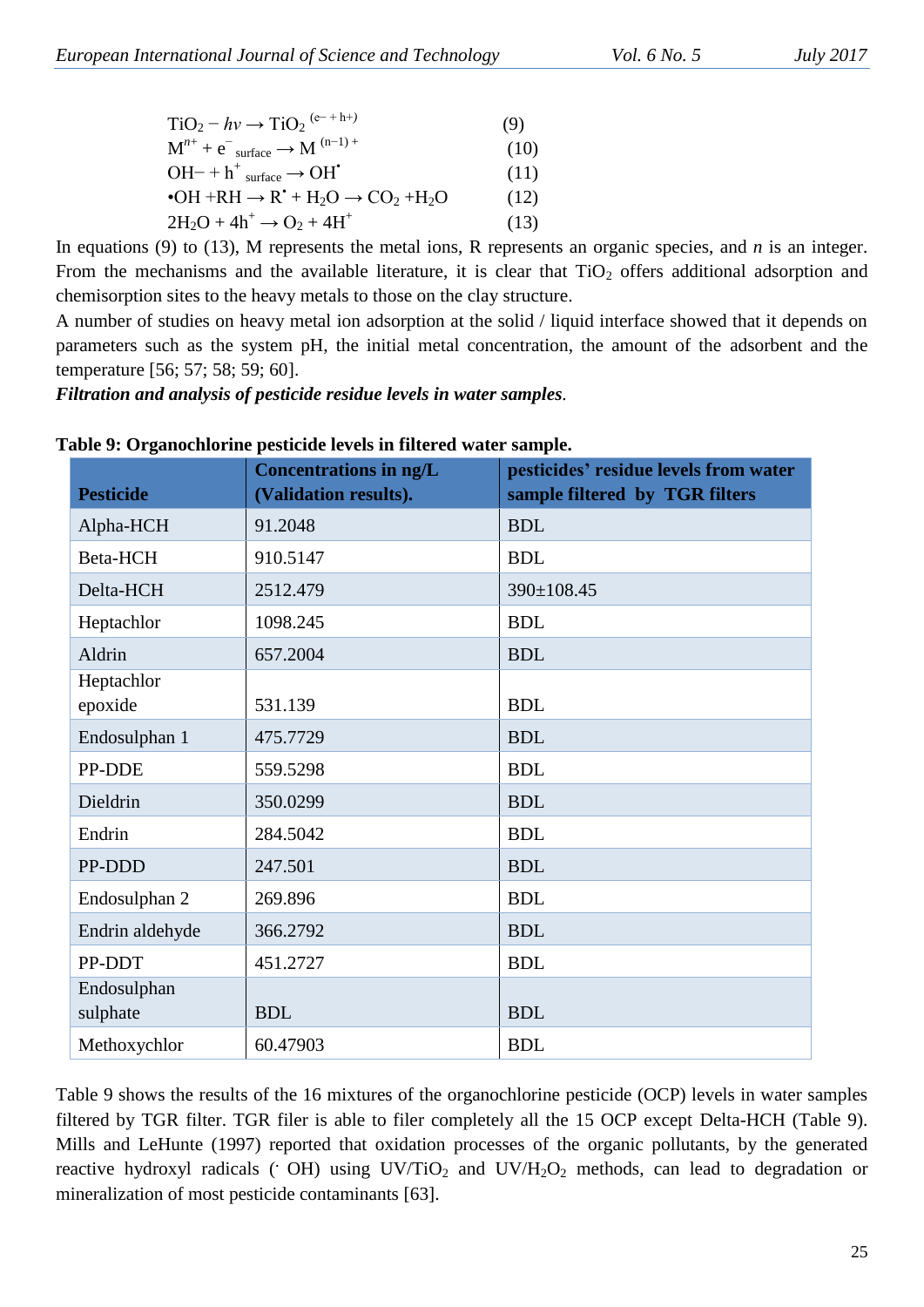Sepone and Pelizzetti (1989) reported that the electrons could either react with the organic substrate or react with adsorbed  $O_2$  on the TiO<sub>2</sub>-surface or dissolved in water, to form superoxide radical anions  $O_2$ • [55]. Konstantinou et al (2002) reported that the created electron holes can either oxidise the organic molecule directly, or react with the OH<sup>−</sup> ions and the H<sub>2</sub>O molecules adsorbed at the TiO<sub>2</sub> surface, to form OH• radicals which together with other highly reactive oxidant species (peroxide radicals) are reported to be responsible for the heterogeneous  $TiO<sub>2</sub>$  photodecomposition of organic substrates [61]. The reaction mechanism at semiconductor surface causing the degradation of pesticides, which was proposed by [33], can be expressed as follows:

| $TiO2 + h\nu \rightarrow e^- + h^+$                                                               | (14) |      |
|---------------------------------------------------------------------------------------------------|------|------|
| $(O_2)$ ads. + e $\rightarrow$ $(O_2 \bullet)$ ads.                                               |      | (15) |
| $TiO2 - OH+ + h+ \rightarrow TiO2 - OH•$                                                          |      | (16) |
| Ti (IV) – H <sub>2</sub> O + h <sup>+</sup> $\rightarrow$ TiO <sub>2</sub> – OH• + H <sup>+</sup> |      | (17) |
| Compound $+ h^+ \rightarrow$ compound oxidized                                                    |      | (18) |

The OH• radical formed is a very strong oxidizing agent which can oxidize most of organic pesticides to the mineral end products. Substrates which are not reactive to hydroxyl radicals are degraded by  $TiO<sub>2</sub>$  photo catalysis whose rates of decay are highly influenced by the semiconductor valence band edge position [62].

## *The analysis of water samples from the Lake Victoria.*

All the analysis on lake water samples was done using modified clay filters from Got Ramogi (TGR) clay. TGR clay filter was used since it has the superior ability in removing pollutants from water samples compared to modify filter clay soil from Kenyatta University.

The results for the physico-chemical analysis done on the unfiltered water samples collected from Lake Victoria are shown in the table below.

| <b>Parameter</b> | <b>Original levels</b> | <b>Levels after filtration</b> |
|------------------|------------------------|--------------------------------|
| pH               | $7.89 \pm 0.057$       | $7.44 \pm 0.009$               |
| Turbidity (NTU)  | $14.067 \pm 0.115$     | $0.379 \pm 0.031$              |
| $TDS$ (mg/L)     | $122 \pm 14.574$       | $116.876\pm 6$                 |
| $TSS$ (mg/L)     | $55 \pm 1.528$         | $0.052 \pm 0.002$              |
| E.coli (CFU)     | $2686 \pm 30.55$       | <b>BDL</b>                     |
| Copper (ppm)     | $0.015 \pm 0.007$      | <b>BDL</b>                     |
| Lead (ppm)       | $0.018 \pm 0.0113$     | <b>BDL</b>                     |

**Table 10. Levels of physico-chemical, Escherichia coliform and heavy metals parameter in the filtered water from Lake Victoria.**

Analysis done on the water sample collected from the same site had the following levels of organochlorine pesticides (Figure 8);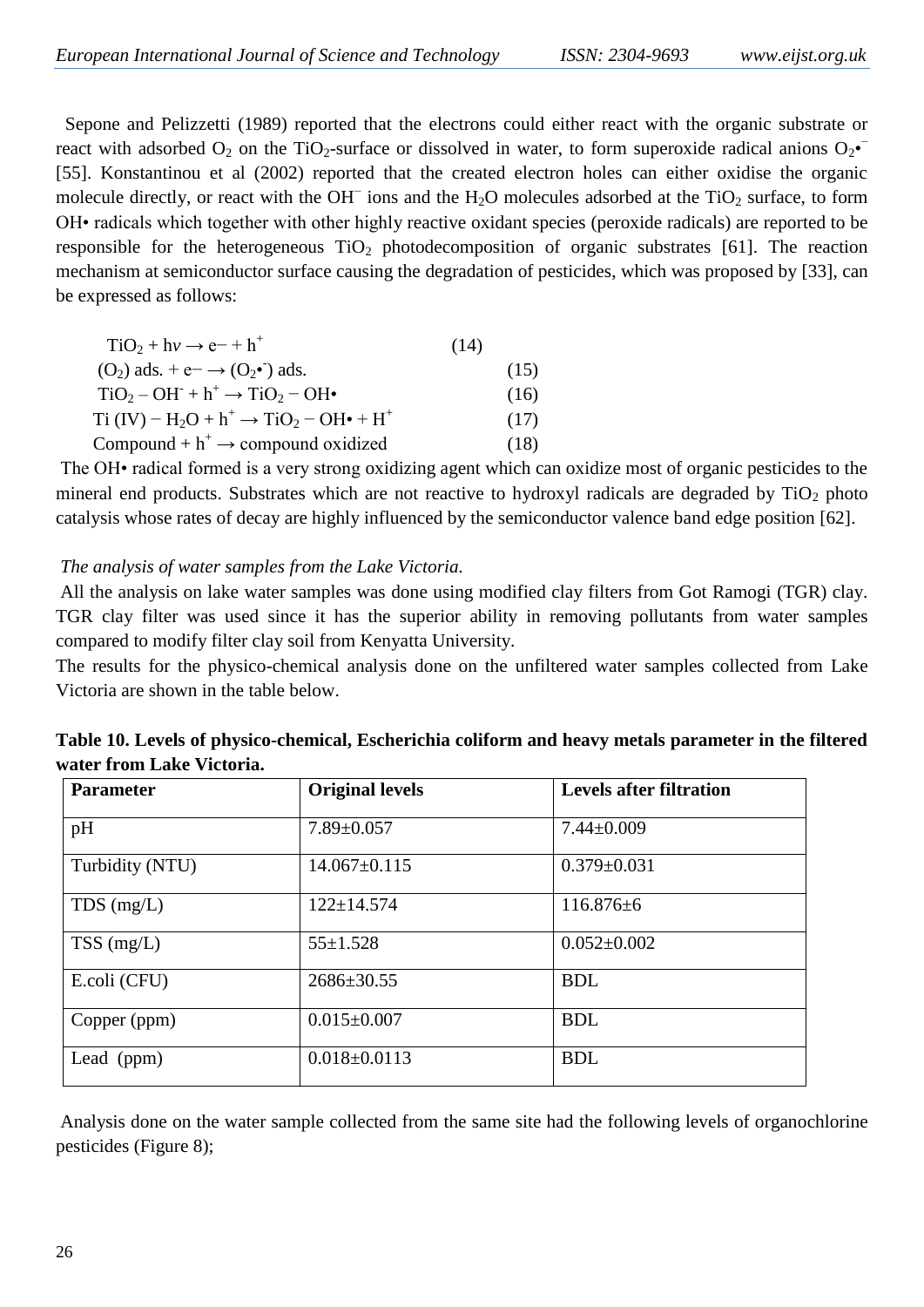

**Figure 8; Organochlorine pesticide residue levels in the water sample from Lake Victoria.**

All the OCP residues were not detected in the filtered water. The reaction mechanism in each of the analyzed parameters follow similar pathway to the ones analyzed in the lab water sample. The results of the analysis done on the filtered water samples from both the laboratory and Lake Victoria showed that modified clay filters are improved version of natural clay filters and are very effective in removing organo chlorine pesticides from water.

#### **Conclusion**

Results of the tests, done on the water sample, which was filtered by both natural and modified clay filters showed 100% removal of the E. coli. Natural clay filters can be used to remove  $\geq$ 100ppm lead and copper from water while modified clay filter is capable of removing even 1000 ppm copper and lead from water. WHO placed the minimum concentration of copper and lead in for household use to  $2mg/L$  and 0.01mg/L. Analysis done on the OCPs in the filtered water sample collected from Lake Victoria showed that all the pesticides, which were earlier on detected, had been effectively removed by the modified clay filter.  $TiO<sub>2</sub>$ coated clay filters can be used to reduce the concentration of the organo-chlorine pesticides from water.

## **Acknowledgement**

The authors wish to acknowledge Safe Global Water Consortium- USAID (SGWC-USAID) for funding this project.

## **Reference**

- [1] Montgomery, M. A. & Elimelech, M. Water and sanitation in developing Countries: including health in the equation. Environ. Sci. Technol. 41, 17–24 (2007) | [0](http://www.ncbi.nlm.nih.gov/entrez/query.fcgi?holding=npg&cmd=Retrieve&db=PubMed&list_uids=17265923&dopt=Abstract) |.
- [2] Lima, A. A. M., S. R. Moore, M. S. Barbosa Jr, A. M. Soares, M.A. Schleupner, R.D. Neumann, C.L. Sears, J. P. Nataro, D.P. Fedorko, T. Wuhib, J. B. Schorling &R.L.Guerant. Persistent diarrhea signals a critical period of increased diarrhea burdens and nutritional Shortfalls: a prospective cohort study among children in northeastern Brazil. J. Infect. Dis. 181, 1643–1651 (2000) | | [PubMed](http://www.ncbi.nlm.nih.gov/entrez/query.fcgi?holding=npg&cmd=Retrieve&db=PubMed&list_uids=10823764&dopt=Abstract) | [ChemPort.](http://chemport.cas.org/cgi-bin/sdcgi?APP=ftslink&action=reflink&origin=npg&version=1.0&coi=1:STN:280:DC%2BD3c3otlOgsA%3D%3D&pissn=0028-0836&pyear=2008&md5=6a0592715986d8fde051d4109cdac2d2)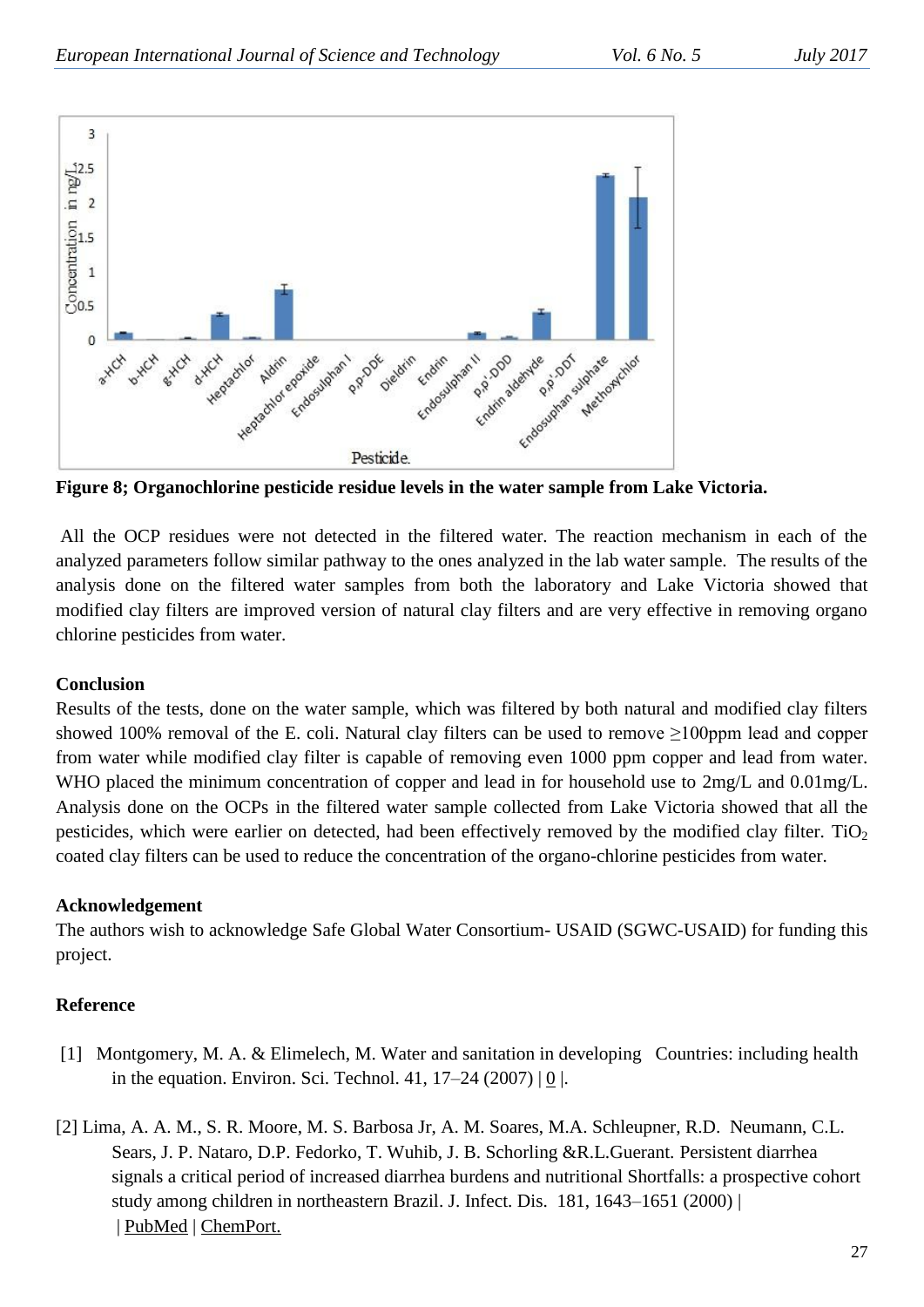- [3] Behrman, J. R., Alderman, H. & Hoddinott, J. Hunger and malnutrition in Copenhagen Consensus—Challenges and Opportunities (London, 2004) OCL57489365 (London School of Hygiene and Tropical Medicine, 2004.
- [4] WHO, 1998. Guidelines for drinking-water quality, second edition, Addendum to Volume 2. P. 281-283. | [Article](http://dx.doi.org/10.1016/j.jhydrol.2004.06.005) |
- [5] United Nations Water / Africa, (2011). Vision for 2025: Equitable and sustainable use of socio-economic development, P8
- [6] Shannon, M., A, Paul W. Bohn, Menachem Elimelech, John G. Georgiadis, Marinas B. J, Mayes A.M. Science and technology for water purification in the coming decades (2008).
- [7] Sobsay M. D., (2002). Managing Water in the Home: Accelerated Health Gains from Improved Water supply, Geneva: World Health Organization.
- [8] UN (United Nations). 2000. *Millennium Declaration*. UN General Assembly: A/RES/55/2, 18 September 2000.
- [9] Brown, J. M. (2007). "Effectiveness of ceramic filter. Filtration for drinking water treatment in Cambodia". *PhD thesis, University of North Carolina, Chapel Hill.*
- [10] World Bank (2009) Climate Variability and Water Resources Degradation in Kenya: Improving Water Resources Development and Management. Working Paper No. 69. 34854.
- [11] Getenga, Z. M., F. O. Kefftgara, and S. O. Wandiga, (2004b) Determination of Organochlorine pesticides in soil and water from river Nyando Drainage System Within Lake Victoria Basin, Kenya. Bull. Environ. Contam. Toxicol 72 (2): 335-342 ''
- [12] Wandiga S.O. (2001) Use and distribution of organochlorine pesticides. The future in Africa. Pure Appl. Chem. 73 (7): 1147-1155.
- [13] Singh, P. & Bengtson, L. The impact of warmer climate on melt and evaporation for the rainfed, snowfed and glacierfed basins in the Himalayan region. J. Hydrol. 300, 140–154 (2005)
- [14] Kenya CBS. (2009) Population of Kenya: Ministry of planning and Development census report, Nairobi, Kenya.
- [15] Kenya Water for Health Organization/United Nation development Program, Initiative report on the assessment of the capacity of water action to effectively participate in water sector reforms in Bondo District (2007). PP 10.
- [16] Mackerth F.J.H., Heron .J., Talling J.F., (1989): Water Analysis; Some Revised Methods for Limnologists, Scientific publication No. 36; 7-118.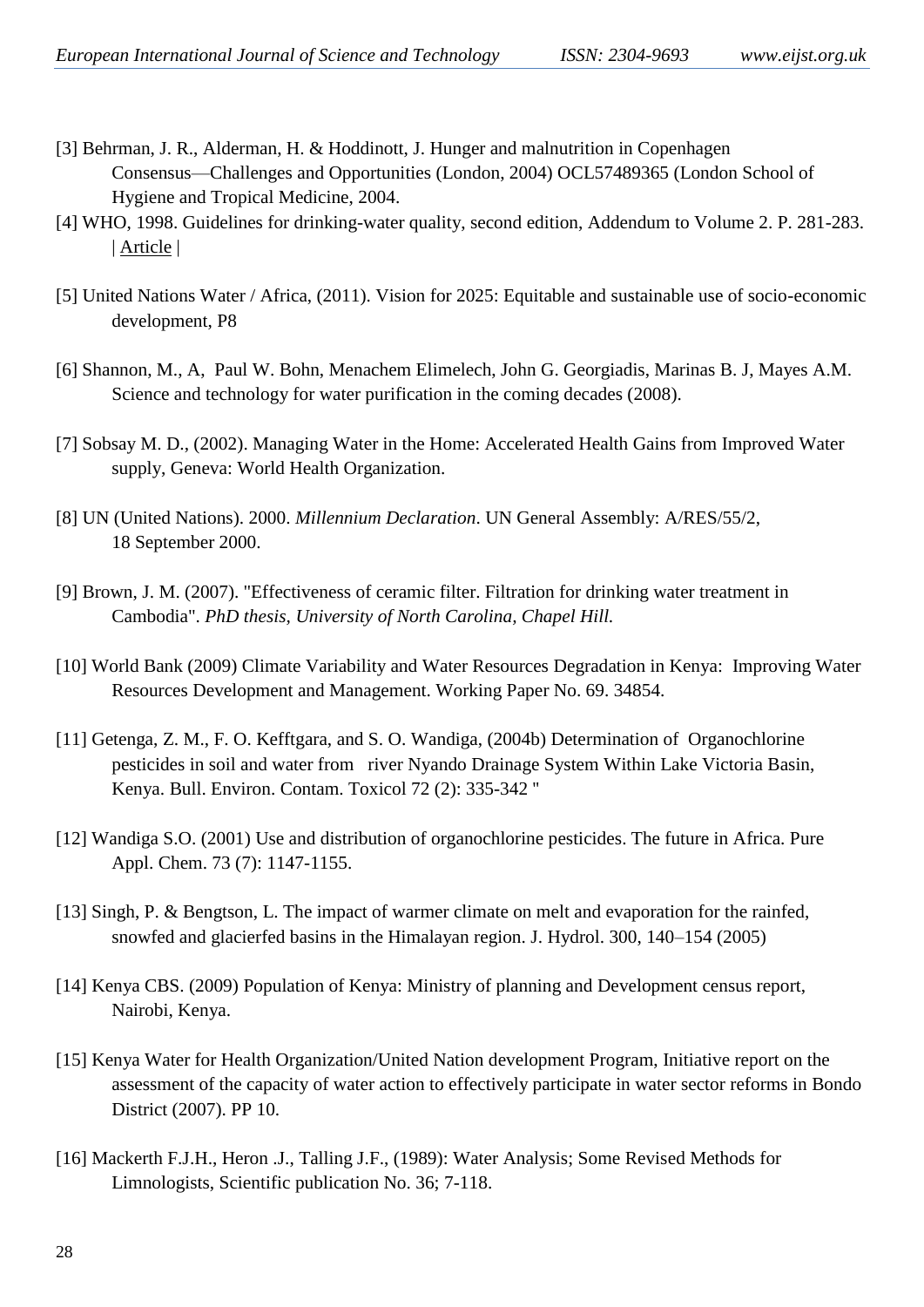- [17] Teoreanu, I., Ciocea, N., Bâ rbulescu, A., Ciontea, N. (1985), Tehnologia produselor ceramice si refractare, Editura Tehnicâ, Bucuresti, p.78-81
- [18] Amaakaven, V., T, Ali, E, A, Idu, F., U. (2014). The physico-chemical and mineralogical properties of Mbaruku clay and its suitability as an industrial raw material. *International journal*. eISSN: 2319-1163. pISSN: 2321-7308.
- [19] Garcia, M, Benea, M. Characterisation of some clays used for white ware ceramics II (2002).Technological characterisation. P. 77- 84.
- [20] Weitkamp, J., Puppe, L. (1999). Catalysis and zeolites: fundamentals and applications, Springer, New York.
- [21] Benea, M., Gorea, M. (2002), Characterization of some clays used for whiteware ceramics. I. Mineralogical composition, Studia Univ. "Babe<sub>l</sub>-Bolyai", Geologia, XLVII, 1, Cluj Napoca
- [22] Hagan, J.M., Harley, N., Pointing, D., Sampson, M., Smith, K., and Soam, V. 2009, *Resource Development International - Cambodia Ceramic Water Filter Handbook -, Version 1.1,* Phnom Penh, Cambodia.
- [23] Kabegambe, M., Kaahwa, Y., Obwoya, K., S. Percolation rate of water through filter for point of use, **2011**, KIST journal. Vol. 1(1) pp. 39-46.
- [24] Konstantinou I, Albanis T.A (2004). TiO<sub>2</sub>-assisted Photocatalytic degradation of azo dyes in aqueous solution: kinetic and mechanistic investigations. Appl. Catal. B: Environ. 49: 1–14. Kun, R., mogyórosi, I., Dékány. Appl. Clay sci. 32. 2006. 99-110.
- [25] Rashed, M. N., El- Amin, A.A., 2007. Photocatalytic degradation of methyl orange in aqueous  $TiO<sub>2</sub>$ under different solar irradiation sources. Research paper. P. 7.
- [26] Gomes da Silva, C., S, C. Synthesis, spectroscopy and characterisation of  $TiO<sub>2</sub>$  based photocatalysts for degradative oxidation of organic pollutants. 2008 PhD thesis.
- [27] Chen, S., F., Liu, Y., Z., 2007. Study on the photocatalytic degradation of glyphosate by  $TiO<sub>2</sub>$ photocatalyst. Chemosphere 67, 1010 – 1017.
- [28] Dalton, J. S, Janes, P. A, Jones NG, Nicholson JA, Hallman KR, Allen GC (2001). Photocatalytic oxidation of  $NO<sub>x</sub>$  gases using TiO<sub>2</sub>: A surface spectroscopic approach. Environ. Pollut.120: 415-422.
- [29] Marinas A, Chantal G, Jos M. M, Amadeo FA, Ana A, Jean-Marie H (2001). Photocatalytic degradation of pesticide–acaricide formetanate in aqueous suspension of  $TiO<sub>2</sub>$  • Appl. Catal. B: Environ. 34(3): 241-25.
- [30] Tanaka K, Reddy KSN (2002). Photodegradation of phenoxyacetic acid and carbamate pesticides on TiO2. Appl. Catal. B: Environ. 39(4): 305-310.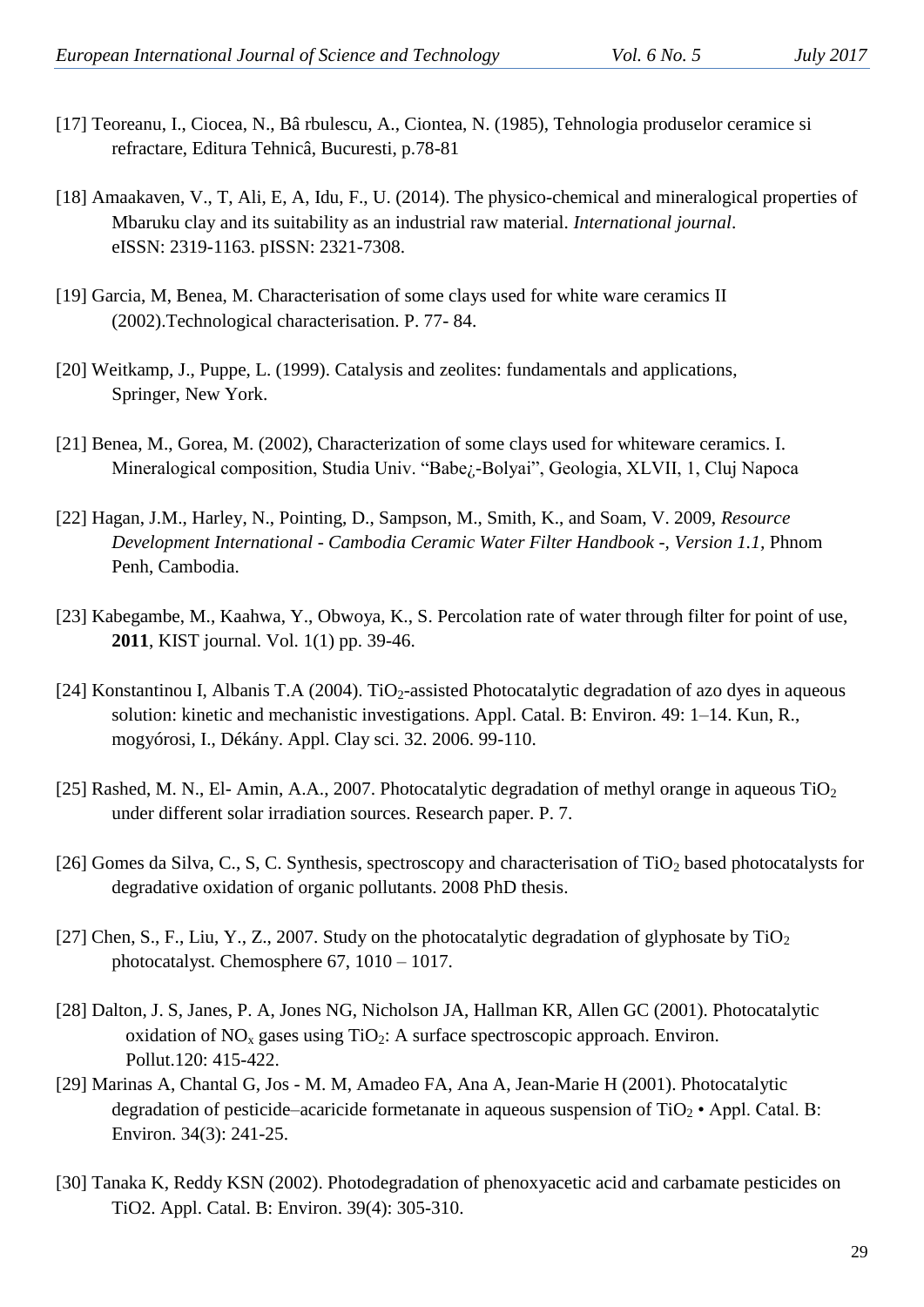- [31] Vinodgopal, K, Kamat, P. Journal on Photochemistry Photobiol. A. 83 (1994) 141-148.
- [32] Hoffman M,R, Martin S, Choi W, Bahnemann DW (1995). Environmental application of semiconductor photocatalysis. Chem. Rev. 95: 69-96.
- [33] WHO 1996 Guidelines for drinking water quality international programme on chemical safety, **vol 2**. World Health Organisation, Geneva.
- [34] Kenya Bureau of Standards (KEBS) (1996). Kenya Bureau of Standards, KS 05- 459: part 1, p 6 ICS 13.060.20
- [35] Awan, M, A, Qazi, I, A, Imran Khalid (2003). Removal of heavy metals through adsorption using sand. Journal of Environmental Sciences Vol. 15, No. 3, pp.413-416.
- [36] Kohlmann, F., J. What is pH and how is it measured? A technical handbook for industry (2003). Lit. No G<sub>0</sub>04.
- [37] Chong, M.N. (2010) Non-Photocatalytic Mineralization and Disinfection for water reclamation; From Catalytic Engineering to Process Optimization and Modeling.
- [38] Kabra K, Chaudhary R, Sawhney RL (2004) Treatment of hazardous organic and inorganic compounds through aqueous-phase photocatalysis: a review. Ind. Eng. Chem. Res 43: 7683–7696
- [39] Viesman Jr., Hammer, M. J., 1998. Water supply and pollution control. Addison Wesley Longman Inc. 6<sup>th</sup> Edition, California USA.
- [40] Gelover, S., Gómez, L. A., Reyes, K., Teresa Leal, M., 2006. A practical demonstration of water disinfection using TiO2 films and sunlight, Wet. Res. 40, 3274-3280.
- [41] Rincón, A.G., Pulgarin, C., 2004. Effect of pH, inorganic ions, organic matter and  $H_2O_2$  on E. coli K12 photocatalytic inactivation by  $TiO<sub>2</sub>$ -implications in solar water disinfection. Appl. Catal. B: Environ. 51, 283e302.
- [42] Chin, M. L., Mohamed, A. R., Bhatia, S., 2004. Performance of photocatalytic reactors using immobilized  $TiO<sub>2</sub>$  film for the degradation of phenol and methylene blue dye present in water stream. Chemosphere57, 547- 554.
- [43] Huang, Z.; Maness, P.; Blake, D. M.; Wolfrum, E. J.; Smolinski, S. L.; Jacoby, W. A. Bactericidal mode of titanium dioxide photocatalysis. J. Photochem. Photobiol. A. **2000**, 130, 163-170.
- [44] Wei, C.; Lin, W.; Zainal, Z.; Williams, N.; Zhu, K.; Kruzic, A. P. Bactericidal activity of TiO<sub>2</sub> photocatalyst in aqueous media: toward a solar- assisted water disinfection system. Environ. Sci. Technol. **1994**, 28, 934-938.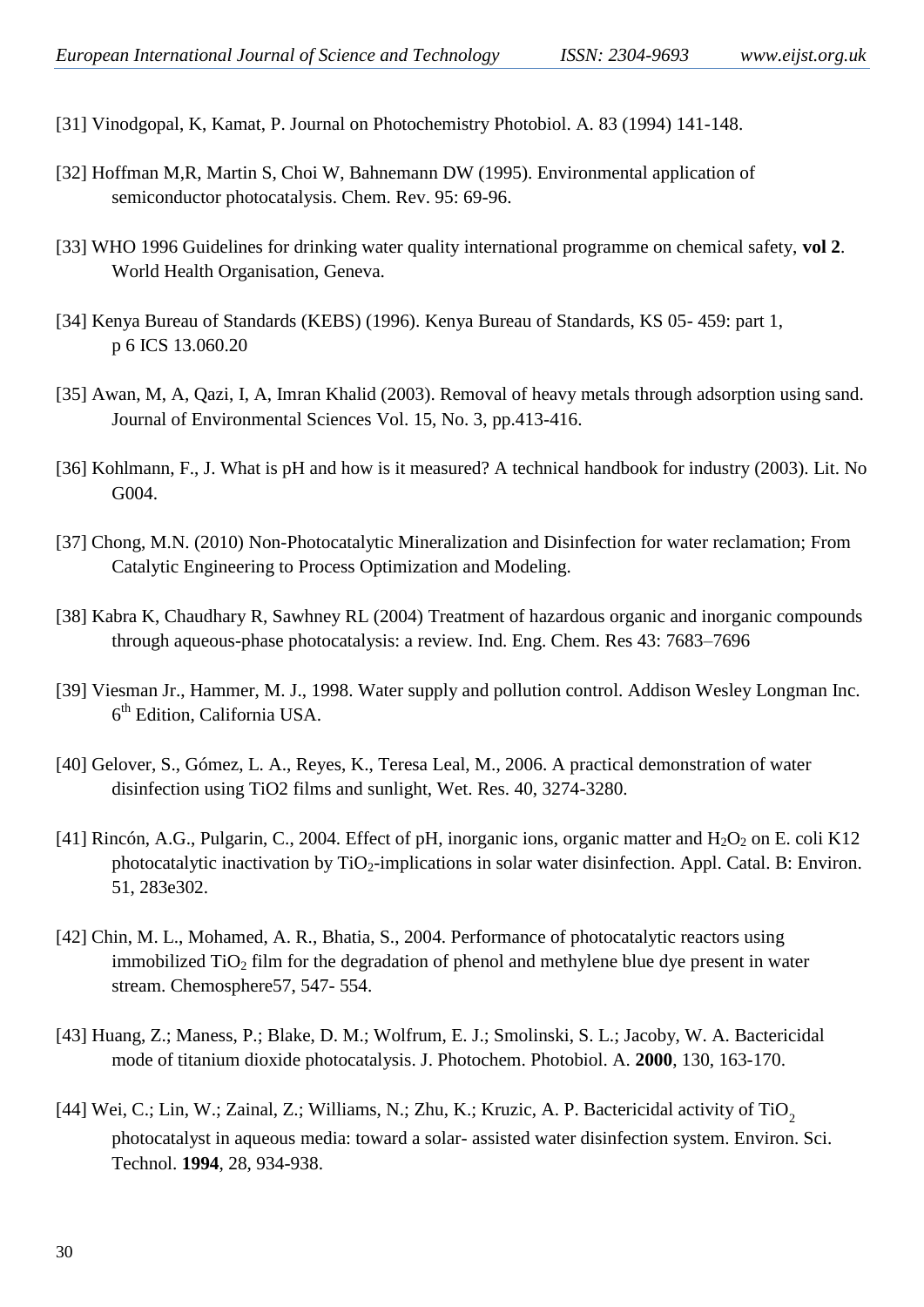- [45] Cho, M.; Chung, H.; Wonyong, C.; Yoon, J. Linear correlation between inactivation of E. coli and OH radical concentration in TiO<sub>2</sub> photocatalytic disinfection. Wat. Res. 2004, 38, 1069-1077.
- [46] Maness, P. C.; Smolinski, S.; Blake, D. M.; Huang, Z.; Wolfrum, E. J.; Jacoby, W. A. Bactericidal activity of photocatalytic  $TiO<sub>2</sub>$  reaction: toward an understanding of its killing mechanism. Appl. Environ. Microbiol. **1999**, 65, 4094 – 4098.
- [47] Mozgawa, W. & Bajda, T. (2005). Spectroscopic study of heavy metals sorption on clinoptilolite. *Physics and Chemistry of Minerals*, Vol. 31, (February 2004), pp. 706–713, ISSN (electronic): 1432-2021.
- [48] Godelitsa, A. (1999). Transition metal complexes supported on natural zeolitic materials: an overview. In: *Natural microporous materials in environmental technology,* P.
- [49] Murray B M, 1994. Environmental chemistry of soils [M]. USA: Oxford University Press.
- [50] Donald L S, 1998. Environmental soil chemistry [M]. San Diego: Academic Press.

[51] Scott, M., A, Kathleen, A., C., Prabir, K., D. (2003). Handbook of zeolite science and technology, Marcel Dekker Inc., USA.

- [52] Dean, L. A., and Rubins, E. J., 1947, Exchangeable phosphorous and the anion exchange capacity: Soil Sci., v. 63, p. 377.
- [53] Abd-Allah S., El Hussaini O., and Mahdy R., "Towards a more safe environment: characterization of some clay sediments in Egypt for safe environmental applications," *Australian Journal of Basic and Applied Sciences, vol. 4, 2007, pp. 813-823.*
- [54] Chen, D., Ray, A. K. Chem. Eng. Sci. 56 **(2001)** 1561.
- [55] Serpone, N., Pelizzetti, E. Photocatalysis: Fundamentals and Applications, Wiley, New York, **1989**, pp. 489–537.
- [56] Sen, T.K., Mahajan, S.P. and Khilar, K.C. (2002) Adsorption of  $Cu_2^+$  and  $Ni_2^+$  on iron oxide and kaolin and its importance on Ni<sub>2</sub><sup>+</sup> transport in porous media, *Colloids Surf. A*, 211, 91-102.
- [57] Salim R., Al-Subu M.M. and Sahrhage E. (1992) Uptake of cadmium from water by beech leaves, J. Environ. Sci. Health A, **27**, (3), 603-627.
- [58] Cheung C.W., Porter J.F. and McKay G. (2000) Elovich equation and modified second-order equation for sorption of cadmium ions onto bone char, J. Chem. Technol. Biotechnol., **75**, 963-970.
- [59] Sen, T.K. and Khilar, K.C. (2006) Review on subsurface colloids and colloid-associated contaminant transport in saturated porous media, *Adv. Colloid Interf. Sci.*, **119**, 71-96.